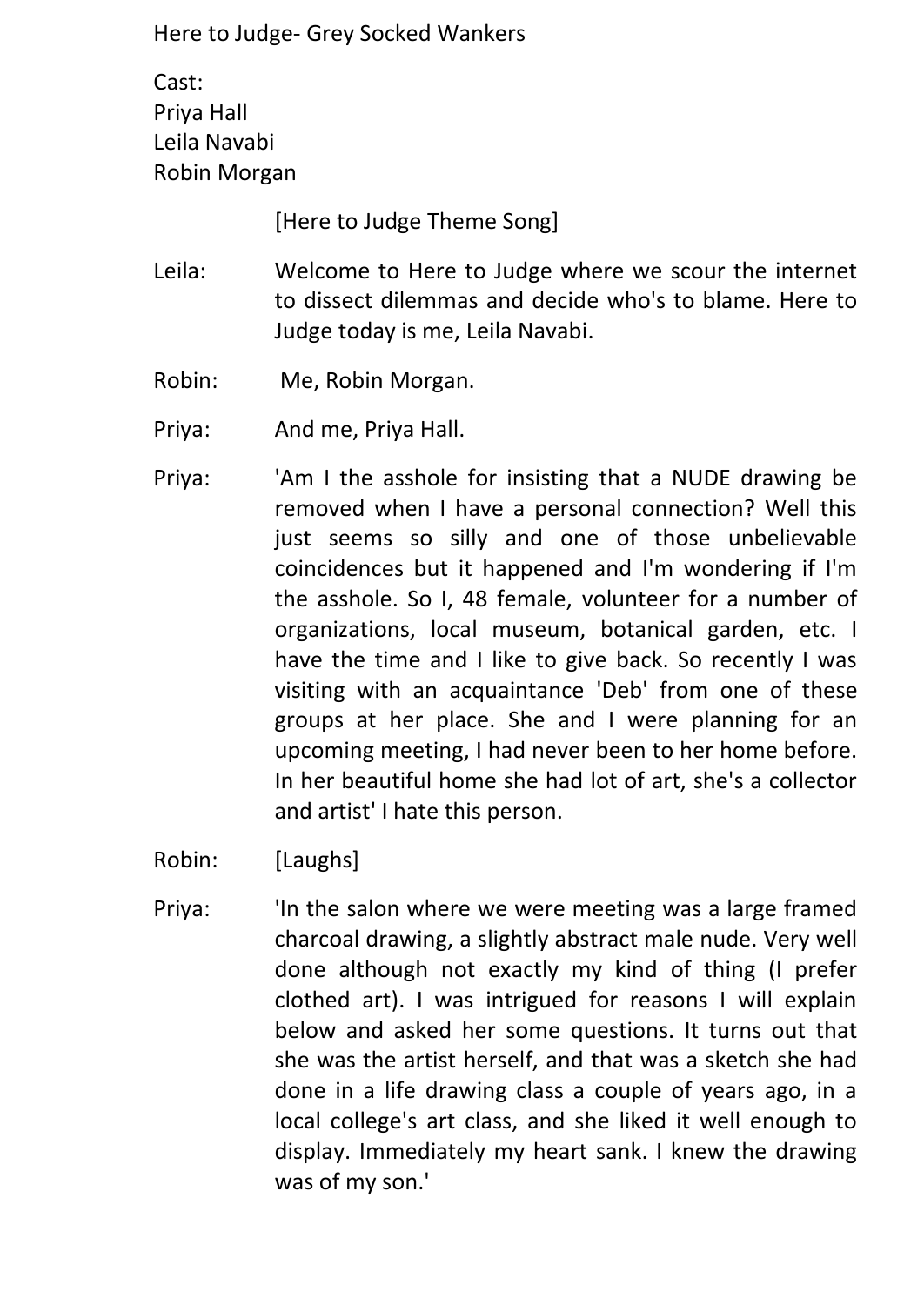- Robin: Nooo.
- Leila: Oh!
- Priya: 'My beautiful boy Aaron, 22, male, had posed as a model for such a life drawing class when he was home after his freshman year. Why? I don't know. He freely told us he had done that, even though he probably knew I wouldn't approve. Despite being a near perfect kid, Aaron has always had a hint of a rebellious streak (think Tarzan hair)' I don't know what that means. 'And the kind of clothes some kids today wear.'
- Leila: [Laughs] That is so funny.
- Priya: It's such a weird way to describe your son.
- Leila: That's like, yeah OK I have so many thoughts, I'm writing them down.
- Robin: Yeah Leila let's put a pin in this.
- Leila: Yeah.
- Priya: Put a pin in Tarzan hair and move on. 'I had been quite upset with him at the time, apparently parading around in his birthday suit for middle-aged men and women (!) to draw. I begged him not to do it, what would people think? That it was not right and that we didn't do those kinds of things. He was paid but certainly didn't do it for the money, and said 'It was just for fun'. His father didn't seem to care. I always liked that Aaron is a free spirit but this was just too much. So I discretely explained the situation to Deb knowing she would understand and remove the art, especially when our members visit. She refused though and it led to a big argument and me using some frankly unladylike language. She thinks I'm an a\*\*hole...' but what she's done is she's starred out the s's in asshole. '...for asking and making a big deal out of nothing. I think she's one for displaying a drawing of my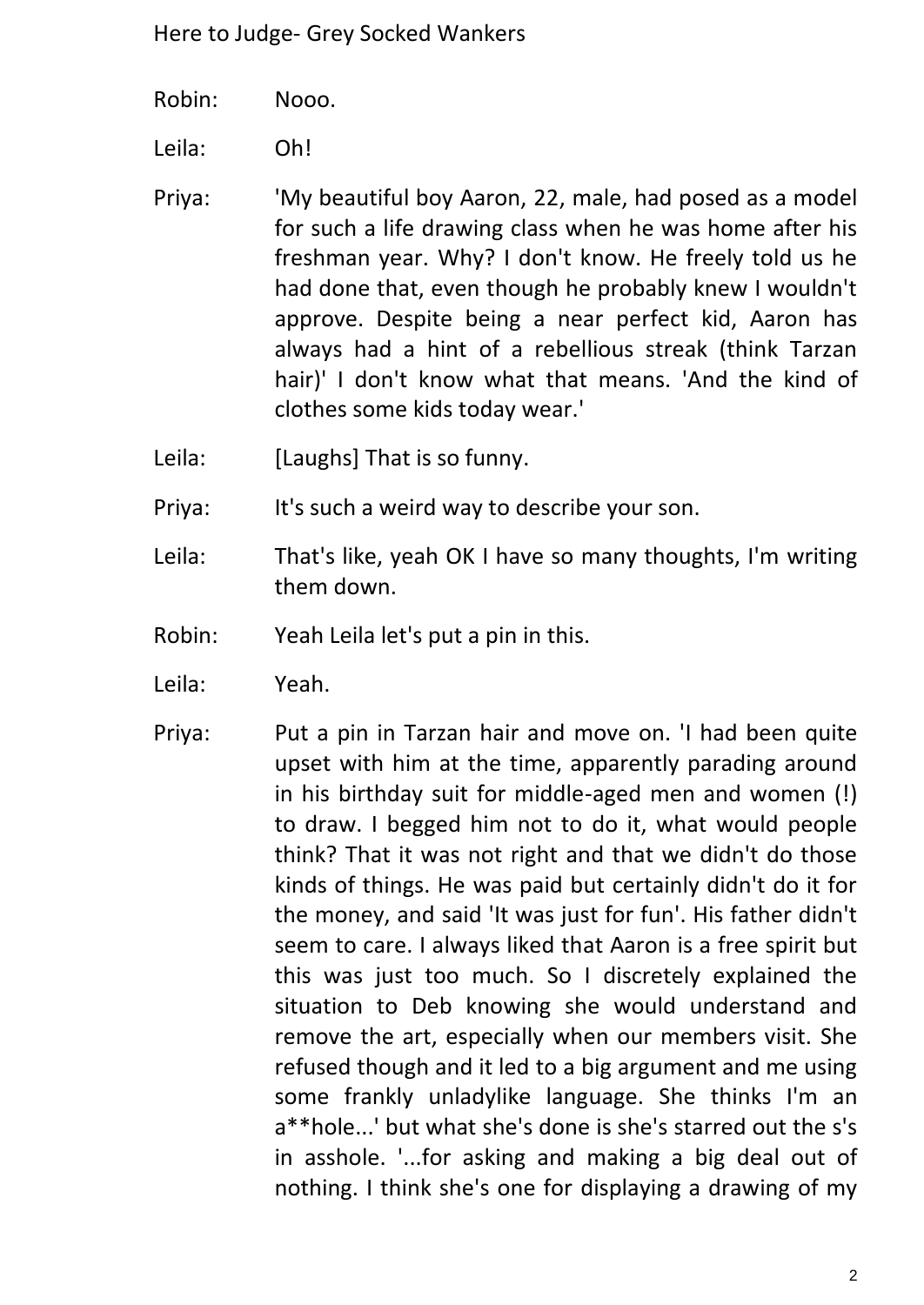son. I'm going to effort to arrange our meeting at another location, but in the meantime am I the asshole?

- Leila: My god.
- Robin: Yes.
- Priya: Oh yeah.
- Robin: Hugely.
- Leila: My first thing is, there was the drawing, it was in charcoal, it's really abstract and I couldn't really make it out. But then I knew it was of my son because my son is the only life model that's ever...
- Priya: That's her being like, I'd know my son's penis anywhere.
- Robin: Yeah, yeah, yeah.
- Leila: She's clearly seen the Tarzan hair and is like, you know what? It's got to be.
- Robin: It's so weird. It's so, so weird. I love the idea that her son is such a rebel and he sounds like a rebel who volunteers for life drawing classes.
- Priya: And tells his mum and dad about it while he's at home from college, oh my god.
- Robin: Yeah, yeah.
- Leila: No I have a bad feeling about him because I know exactly what sort of person this is. This is the sort of when I was trying to be with men that would come up, and they'd be like 'I'm a photographer, I can take your picture and also I make a fantastic linguini' whatever the fuck. Do you know? Like I'm a feminist man who are not also not feminists. Do you know what I mean?
- Robin: I feel very attacked. I feel very attacked.
- Leila: [Laughs]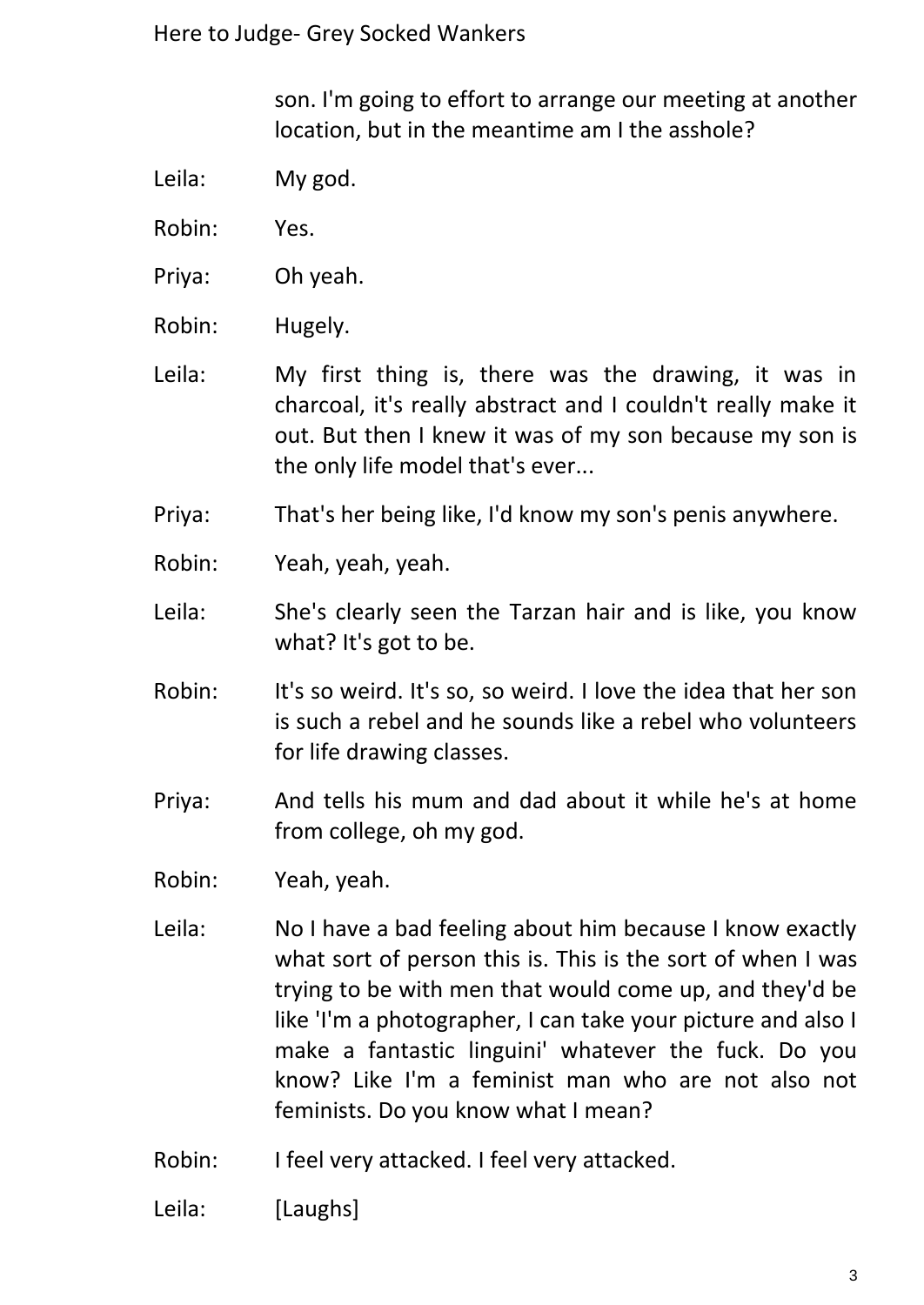| Priya: | Is this the son you're talking about?                                                                                  |
|--------|------------------------------------------------------------------------------------------------------------------------|
| Leila: | Yes.                                                                                                                   |
| Priya: | Because you made so many leaps.                                                                                        |
| Leila: | Yeah, yeah, yeah, I have bad vibes, I have bad vibes.                                                                  |
| Priya: | He doesn't mention linguini once.                                                                                      |
| Leila: | OK I'm going to introduce you to my friend OK? This is<br>Tarzan, no I'll change his name. 'This is my friend Robert'. |
| Robin: | Too close to my name. Too close.                                                                                       |
| Leila: | That sounds too much like Robin. What's a man's name?<br>Ah.                                                           |
| Robin: | Too close!                                                                                                             |
| Priya: | What's a man's name? [laughs]                                                                                          |
| Robin: | Robin Morgan.                                                                                                          |
| Leila: | This is my friend John, Jonathan, this is my friend<br>Jonathan.                                                       |
| Robin: | My middle name is John!                                                                                                |
| Priya: | Here's Morgan Robin.                                                                                                   |
| Robin: | My middle name is John.                                                                                                |
| Leila: | This is my friend Nigel.                                                                                               |
| Priya: | Sure.                                                                                                                  |
| Robin: | OK.                                                                                                                    |
| Priya: | That's believable.                                                                                                     |
| Leila: | I'm going to introduce you to this person and now you're<br>going to be friends with him. Long hair, he's wearing a    |

band T and then he's like 'Hi guys nice to meet you, I did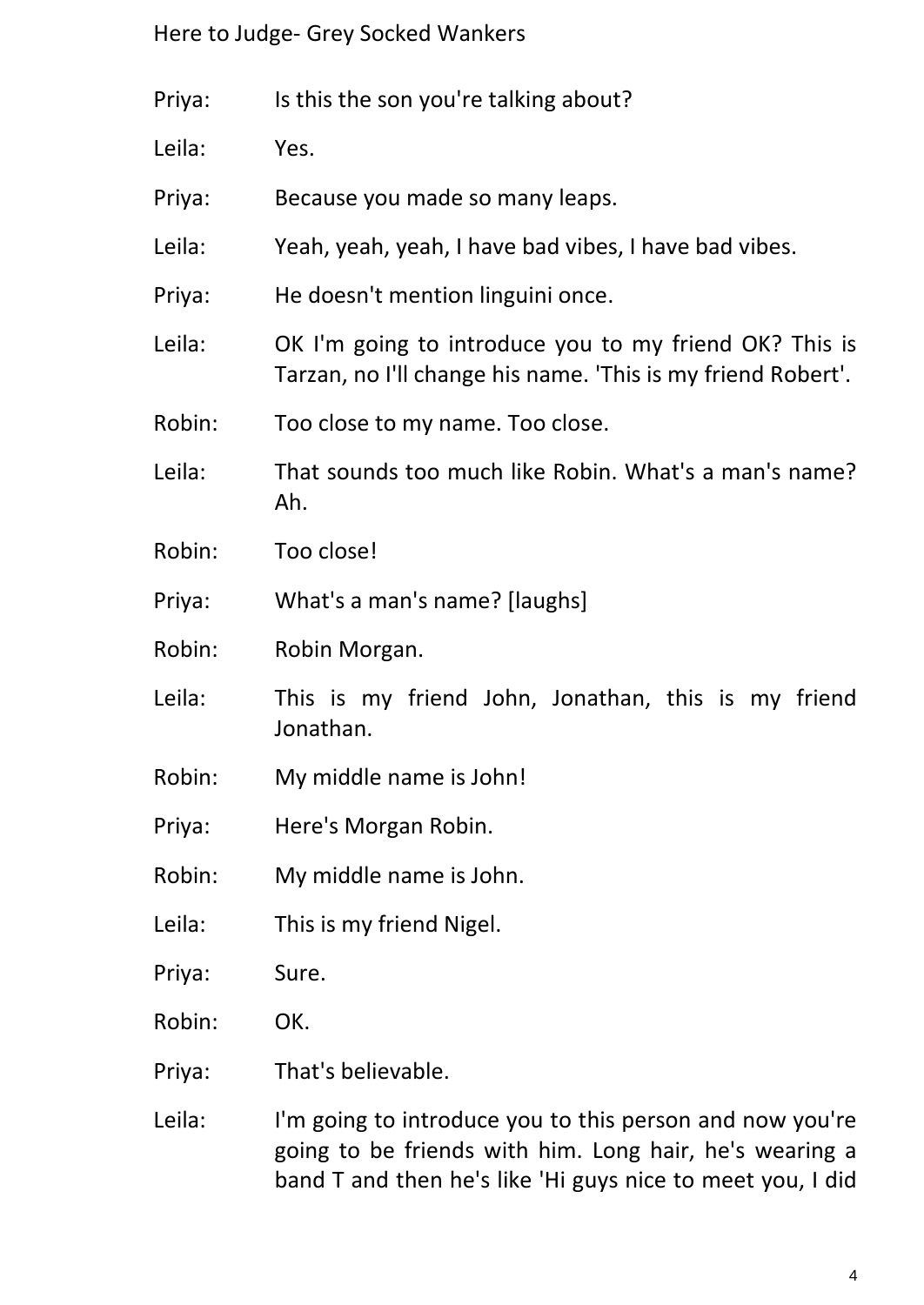life drawing. Like I'm a life drawing model'. You'd be like absolutely no, come on.

- Robin: Yeah red flags, yeah.
- Leila: It is a red flag.
- Priya: I wouldn't trust someone who offered that information up straightaway in the first sentence after meeting someone, sure.
- Leila: But also like someone that's that close to their mum that they tell them what they're doing.
- Priya: Yeah that's weird.
- Robin: Tarzan hair as well makes me just think.
- Priya: What does that mean?
- Robin: Long hair?
- Priya: From the cartoon?
- Robin: Slightly long hair? But she clearly has such strange ideas of gender roles as well in the (!) posing in front of men and women (!) Like the idea of having to do that in front of a woman (!) Being so shameful to her.
- Leila: And the fact that they're middle-aged she seems more perturbed by.
- Robin: I think she fancies her son.
- Leila: Yeah I do!
- Priya: I bet her friend has shagged her son.
- Robin: Oh big time.
- Priya: I bet she's picking up on that.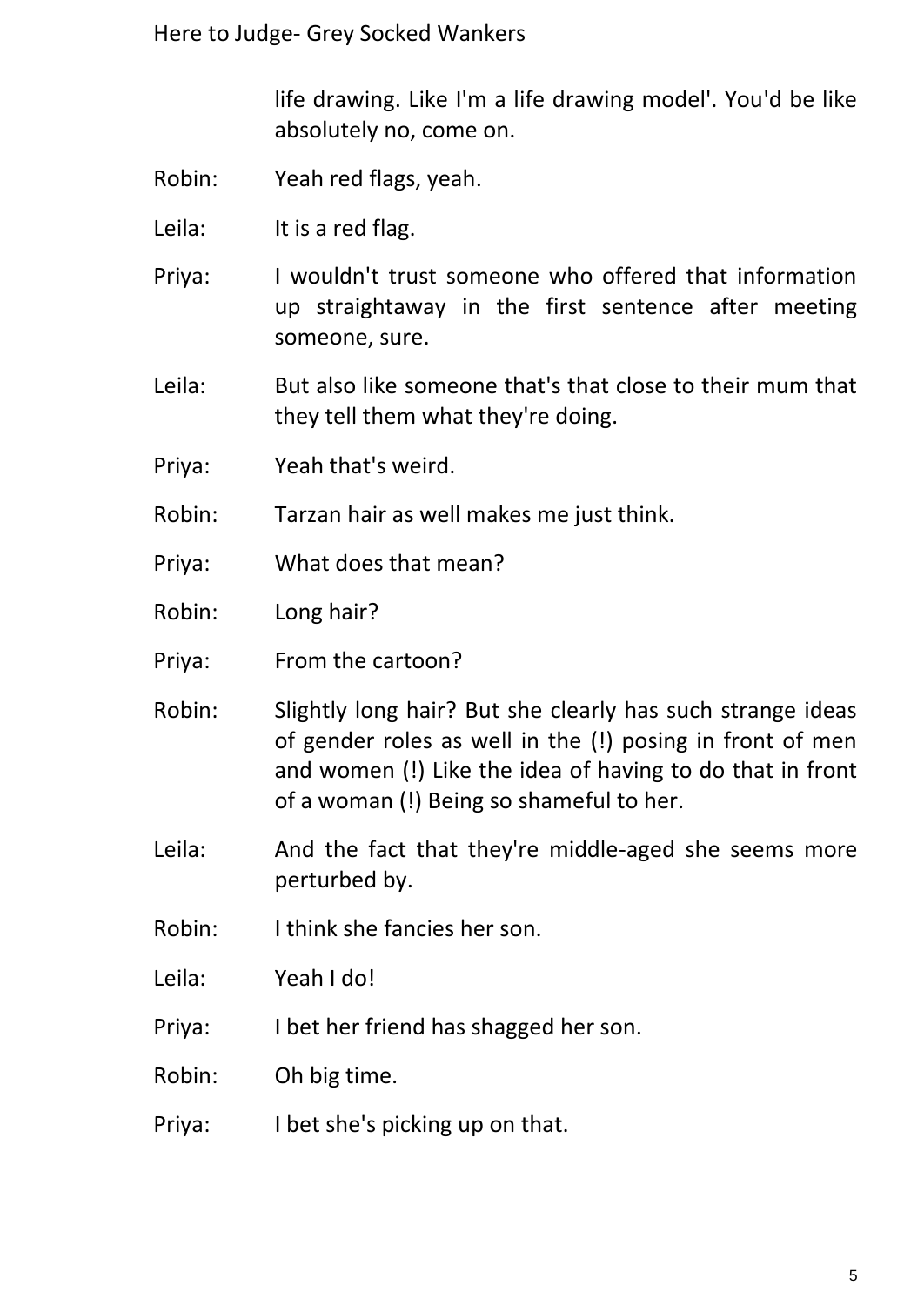- Leila: Yeah that is like an underlying sort of, and the fact that she's called her Deb, to be like, she's also the same age as me but I'm not going disclose that information.
- Robin: Yeah, yeah, yeah. My beautiful boy Aaron. Yeah she fancies her son. Big time. Big time.
- Leila: That's really scary, there is something really weird going on.
- Priya: She's jealous that her friend has a drawing. She wants the drawing.
- Leila: How old is he? 22?
- Robin: 22.
- Leila: And he's always been a great kid, he's 22.
- Robin: [Laughs] I thought you were going to say 'He's always been a great kisser', I thought genuinely that's what you were going to say.
- Leila: [Laughs] No but when she went, did you hear her? What did she say?
- Priya: 'A near perfect kid' I think she described him.
- Leila: It's like parents evening but this man is like a man, he's 22 so.
- Priya: I don't know if it says something about the parenting I had but when parents talk about their kids like this it really creeps me out because they're too complimentary.
- Leila: Yeah, yeah.
- Priya: And I'm like where's the shame that keeps you grounded and humble?
- Robin: [Laughs]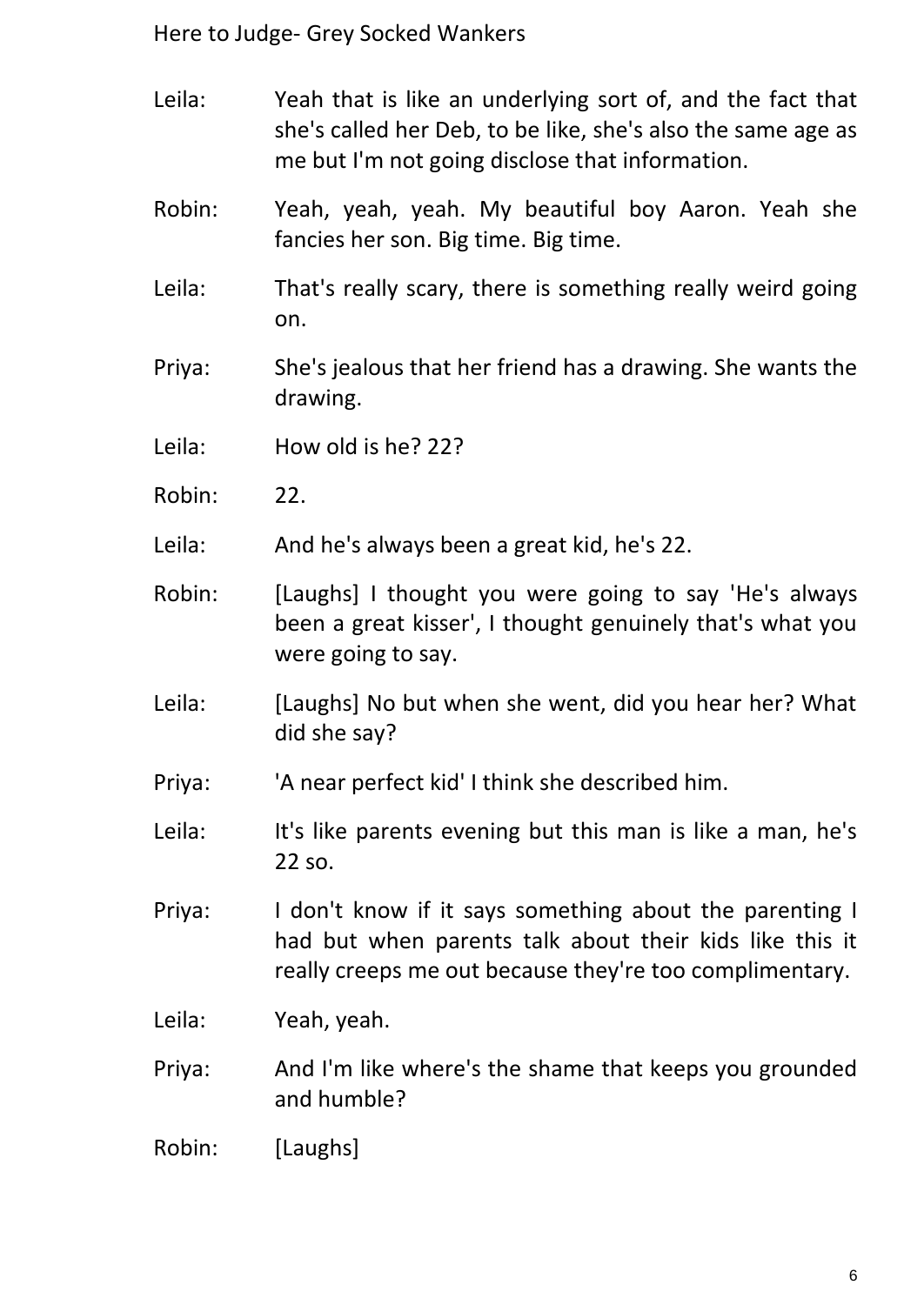- Leila: My mum has been able to go 'No you were OK as a child' like that, as if to be like you were OK.
- Robin: Yeah.
- Priya: You were all right.
- Leila: She's never be like, 'She was my beautiful angel daughter', I can never see my mother saying and nor would I want her to.
- Priya: No.
- Robin: Even if she'd been in the right throughout this, the fact that she asterisked out asshole is a game changer for me.
- Priya: Am I being unreasonable exists. It exists on mumsnet which is where this woman belongs.
- Leila: Yeah.
- Robin: Oh yeah she's got lost hasn't she? She's got lost on Reddit.
- Leila: She is lost yeah.
- Priya: What's your deal?
- Leila: But I feel like she's going to get better advice here because otherwise everyone would be like 'Your beautiful boy should not be' your DD.
- Priya: Darling Son.
- Robin: FS, your Fit Son.
- Leila: Eww, she really does fancy her son.
- Robin: MFS, My Fit Son.
- Priya: [Laughs]
- Leila: Look I'm all for people that really get on with their parents and respect their parents and whatnot but if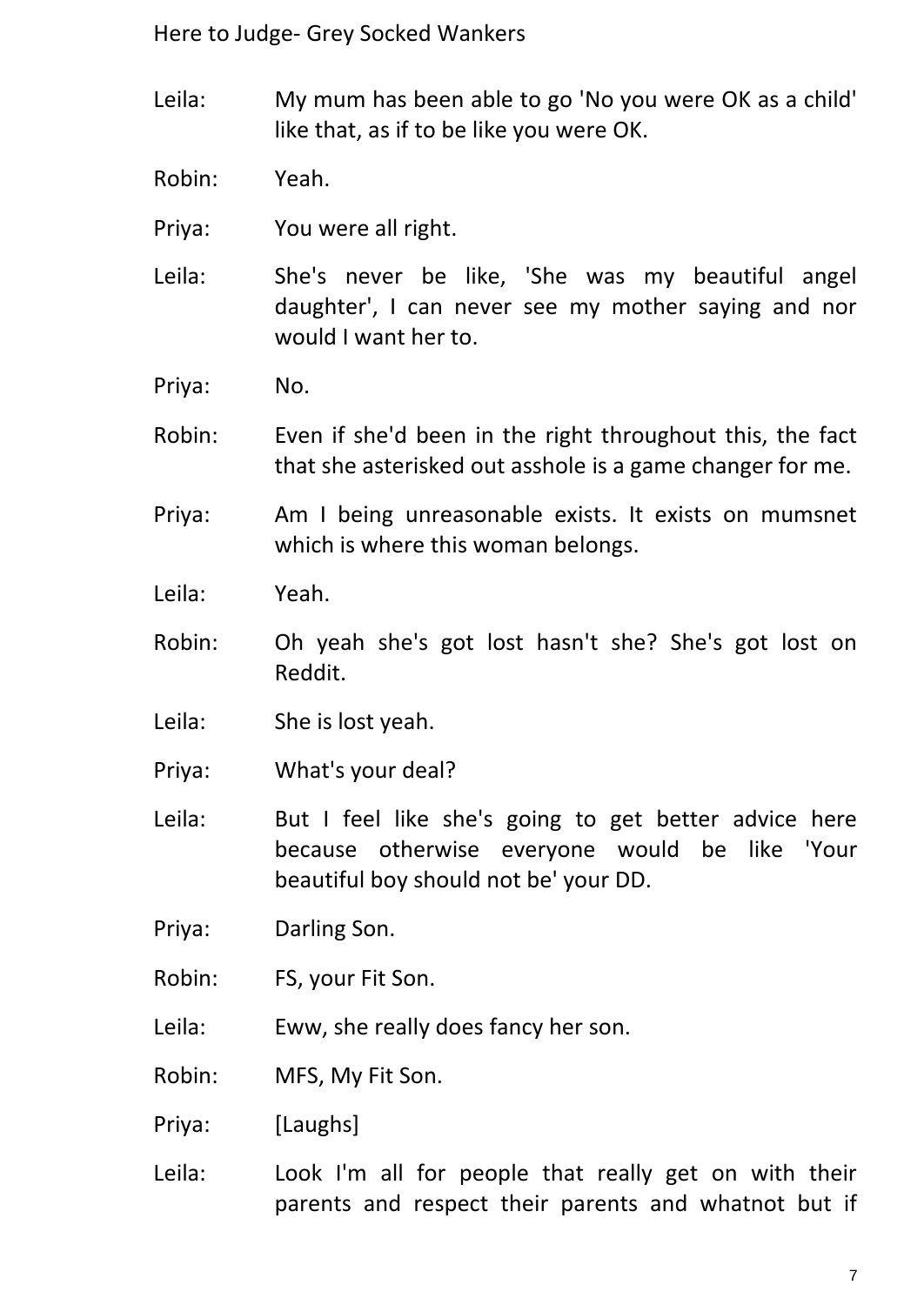you're going to do nude life drawing, why are you telling your parents? Because clearly the drawing was so abstract that she wouldn't have been able to tell it was him and you know.

- Robin: Yeah.
- Priya: Why is he doing it so close to home as well? I feel like if...
- Leila: He's travelled, he travels!
- Priya: ...your circles overlap with your mum's friends you need to move.
- Leila: Or your potential like primary school teachers.
- Priya: [Laughs] Yeah.
- Robin: Yeah.
- Priya: If you risk running into Mrs Jenkins with your bits out.
- Robin: Yeah he then has to charcoal your bits. That sounds like it was a rubbing, it wasn't a rubbing.
- Leila: Yeah I don't like it. I think she's an asshole but I also think she probably needs some, she's clearly got attachment issues. He's an only child 100%.
- Robin: Do you think so?
- Priya: Mm-hmm. Mm-hmm.
- Leila: Yes.
- Priya: Can you imagine if you were the other kid in that family? If you were like the younger kid and you had to watch her refer to her son as beautiful and perfect.
- Robin: Yeah she would not recognise the other son's dick, at all.
- Leila: Ugh.
- Priya: Couldn't pick it out of a line-up.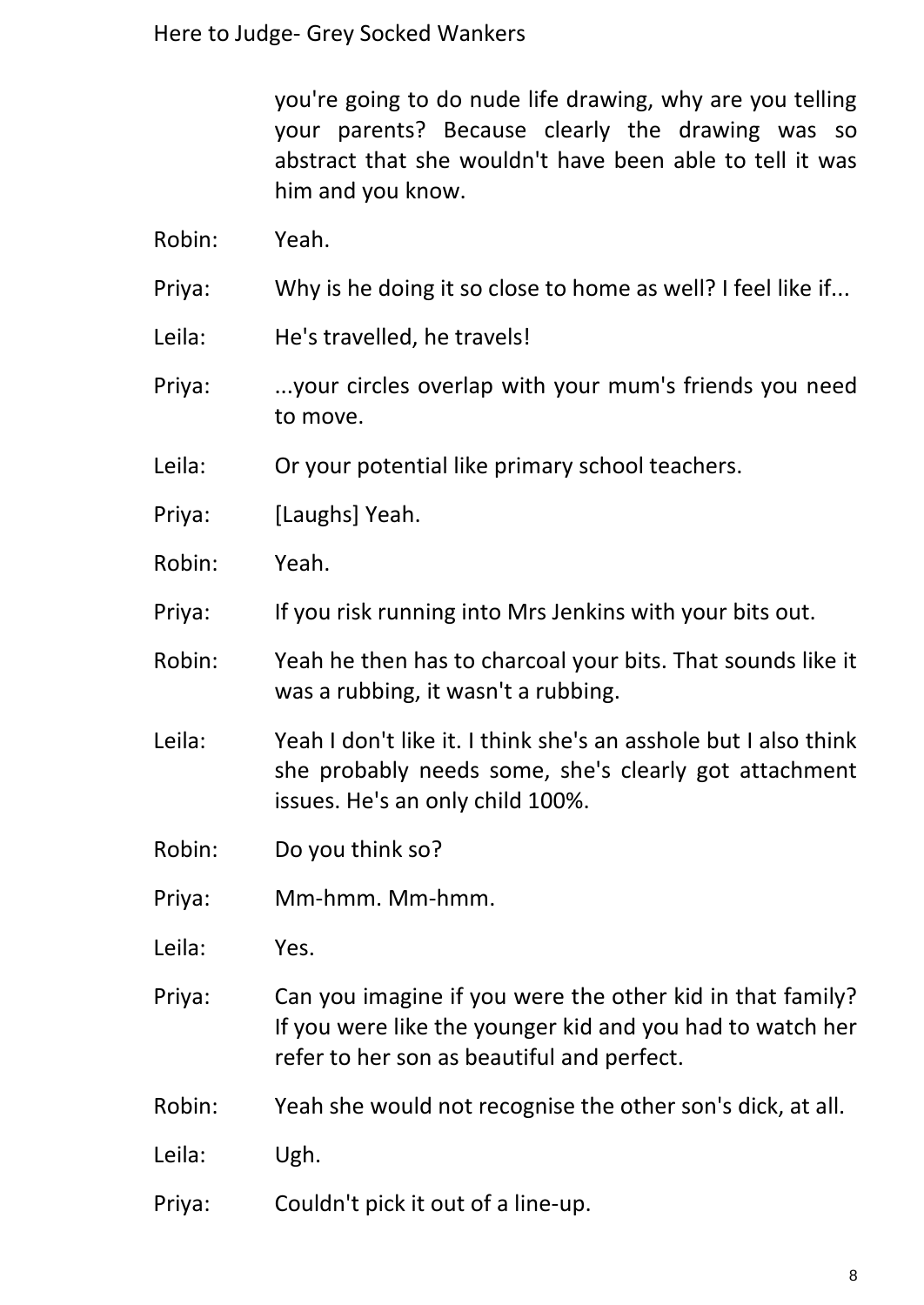Robin: And that is an indictment on parenting.

Priya: [Laughs]

Leila: We're skipping over something quite big here which is she's asked this woman to remove something.

- Robin: Yeah censorship.
- Priya: In her own home.
- Leila: In her own home that she's paid for this class.
- Robin: This is cancel culture.
- Priya: I was just going to point out the fact that if any of us walked into an acquaintance's house and saw a naked drawing of a loved one, how would we? I'm not on this woman's side, I do think she's the asshole, I think she needs to get off Reddit. But I do think I'd be a bit like, oh no that's [laughs] if it was like...
- Robin: Do you think Deb knew that it was her son? Because that's a very bold claim isn't it?
- Priya: Yeah.
- Robin: You know this person is going to come over and you're like well I'll just put this pride of place.
- Leila: But like how do you know it's that person? Do you know?
- Robin: What if it was your mum or dad?
- Priya: Well this is what I was thinking. So my friends do real life drawing, if I knew that my mum posed for life drawing and I went into my friend's house and I saw a drawing pride of place that looked exactly like my mum, I'd be like well that's not OK.
- Robin: I think I'd be OK with it.
- Priya: Do you reckon?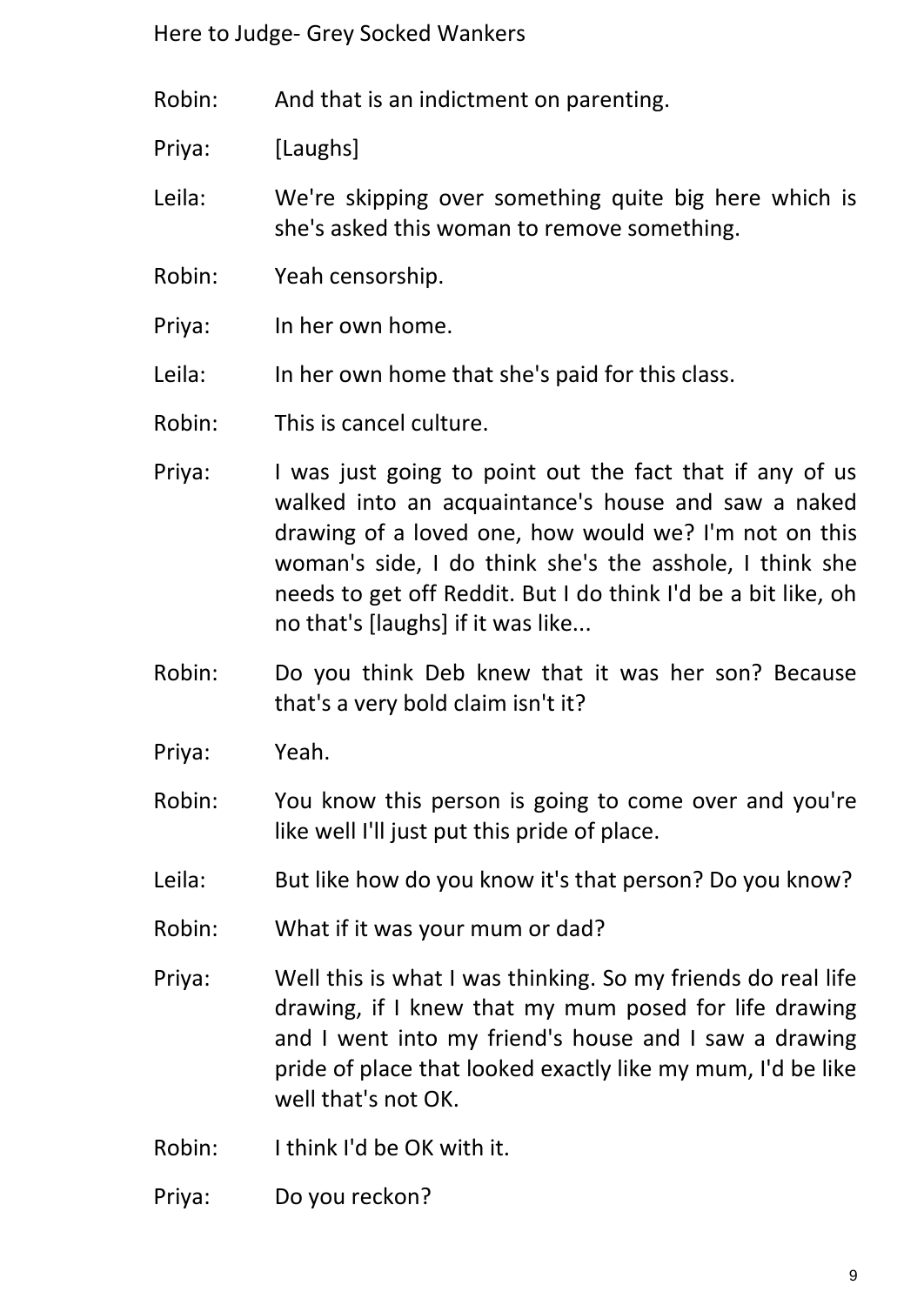Robin: Yeah I think so.

Priya: I don't think I would. I don't think I could sit and have a cup of tea with my friend, while knowing that my mum's [laughs] naked body was looming over me.

Leila: I think I'd be like, we cannot be in this room right now, let's go.

Priya: Yeah.

Robin: It's not as if they themselves are naked, like looming over you literally.

- Leila: Also how do they know? Life drawing do you normally go into detail in painting that person's face?
- Priya: I think you can yeah. I think it's the whole thing. They're not just focussing on the genitals.
- Robin: The whole point is drawing the dicks isn't it? Nah!
- Leila: No I thought the whole thing was just...
- Priya: Are you imagining just like a full scale portrait of a penis?
- Robin: Yeah like...
- Leila: No, no, no, no [laughs]
- Priya: And no other distinguishing features.
- Leila: I think that we've said it, that we think that she's an asshole, right?
- Priya: Yeah she's for sure an asshole.

Robin: Yeah I think she's the asshole and Tarzan needs to carry on doing what he's doing, sounds lovely.

Leila: Yes. I've got a Rainbow Belt [chewing].

- Robin: What are you eating?
- Leila: A Rainbow Belt.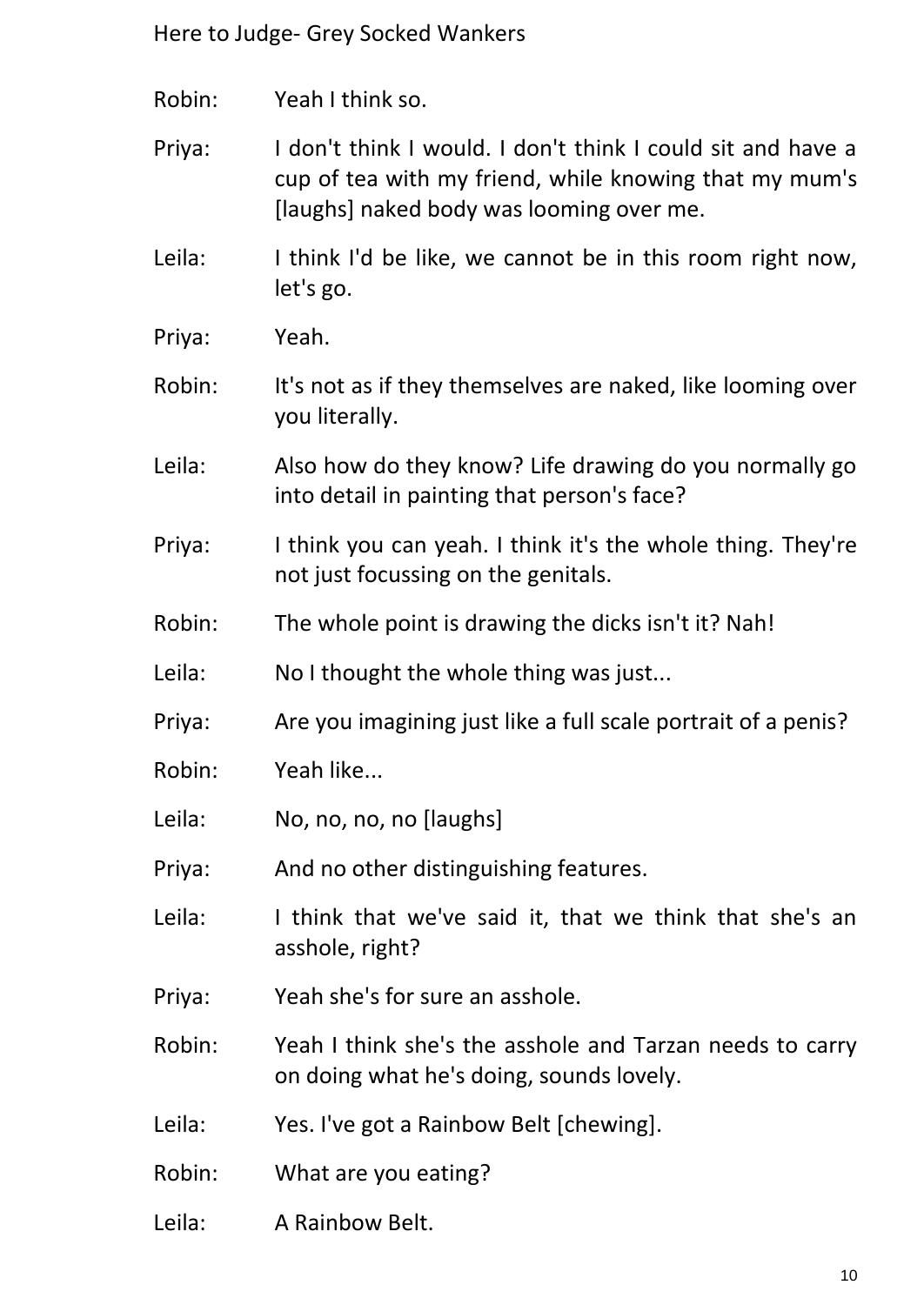| Robin: | A Rainbow Belt?                                                                                                                                                                                                                 |
|--------|---------------------------------------------------------------------------------------------------------------------------------------------------------------------------------------------------------------------------------|
| Leila: | Yeah.                                                                                                                                                                                                                           |
| Priya: | If my mum was doing life drawing I would ask for her to<br>do it at least a hundred miles away from me.                                                                                                                         |
| Robin: | You'd want her to travel during a pandemic?                                                                                                                                                                                     |
| Priya: | Yeah.                                                                                                                                                                                                                           |
| Robin: | OK sure [laughs].                                                                                                                                                                                                               |
| Priya: | Off you fuck [laughs]                                                                                                                                                                                                           |
| Robin: | [Laughs]                                                                                                                                                                                                                        |
|        | [Here to Judge- Interim Music]                                                                                                                                                                                                  |
|        | [Promotion for I Wish I Was An Only Child- New Episodes<br>Every Wednesday]                                                                                                                                                     |
|        | [Here to Judge- Interim Music]                                                                                                                                                                                                  |
| Robin: | 'Am I the asshole for being annoyed by girlfriend's zest<br>for life?' I mean before we read it, we can probably say<br>yes.                                                                                                    |
| Leila: | Yeah.                                                                                                                                                                                                                           |
| Robin: | 'My girlfriend, 29, is a very lively and energetic person<br>but sometimes her behaviour is really annoying for me<br>(33). She wants me to share her joy for little meaningless<br>things up to five times a day. It's tiring. |
| Leila: |                                                                                                                                                                                                                                 |

Robin: 'Yesterday we went on a hike and she was constantly admiring the nature 'The grass has reached an impressive height. These ducks have babies, look three! Nature is healing my soul. Look at this panorama, breath taking.' She was obviously having the time of her life. I get it. There is a duck, there is some green grass and some hills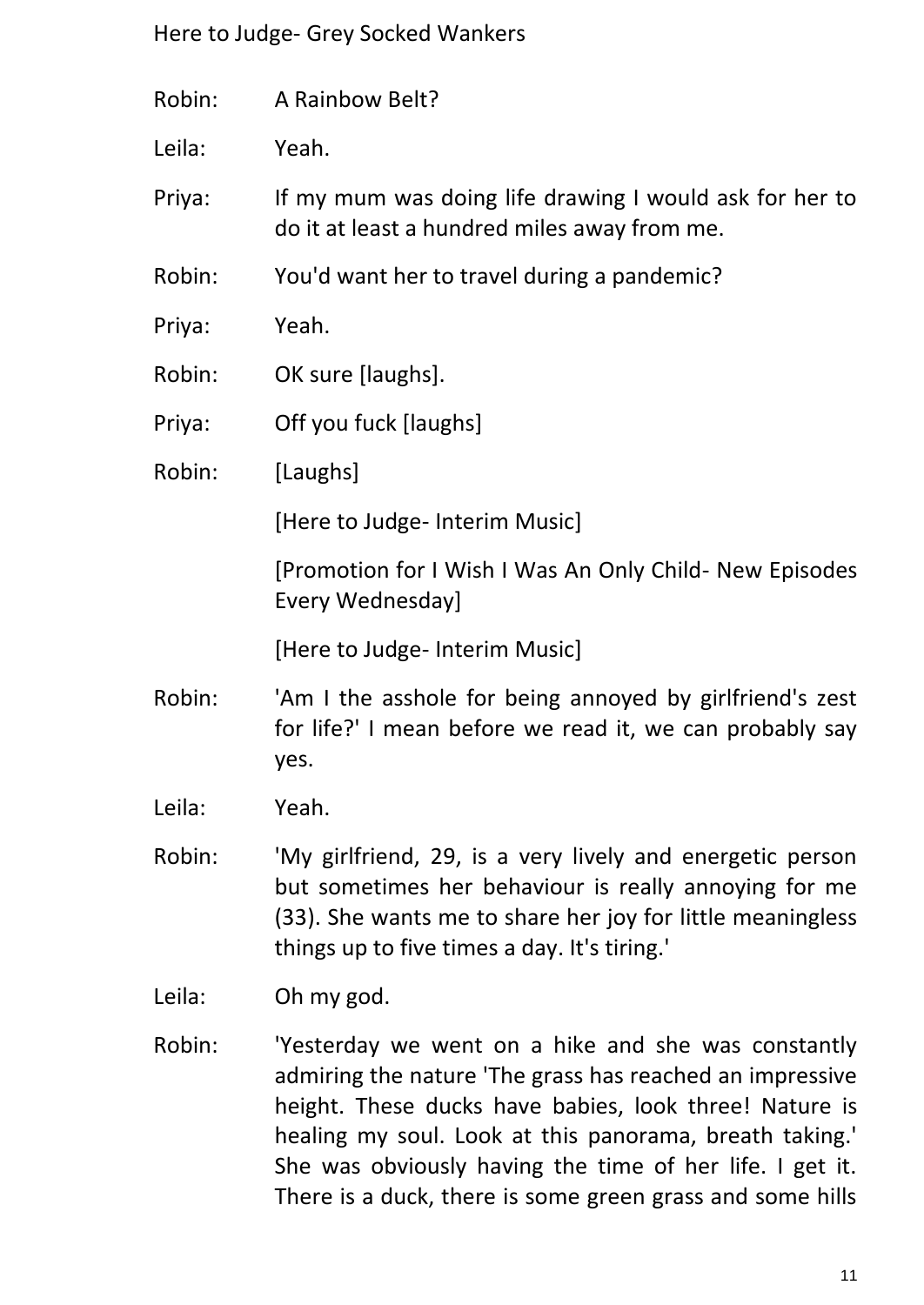where we were walking. But the hills are not that impressive and you can literally see them everywhere in our area. She made three or four comments about nature and it always included the imperative to look. But I just wanted to exercise and get the hike done as quick as possible. I know exactly where her behaviour comes from, her family does the same. 'Look James, the tit found a nest in our tree.' 'Mary, look how beautiful your cake glazing turned out to be. Delicious.' I am so tired of looking.'

- Leila: [Draws breath shocked]
- Robin: 'I don't want to give her that attention and the things she is pointing out don't make me happy. They mean nothing to me. So I guess I was being rude by telling her 'Please, please let me walk in peace and stop asking me to admire all this stuff. I don't want to.' She didn't take it well and we ended up being quiet for the rest of the hike. I didn't want to silence her.'
- Leila: [Draws breath]
- Robin: 'I am sorry and apologised but I was angry that she was angry and avoiding me in our apartment. She said 'So what else am I supposed to talk about?' I think she got me wrong. Am I the Asshole?'
- Leila: This man needs to be put in a life threatening situation and feel like, do you know what I mean?
- Priya: Oh yeah.
- Leila: He needs to learn to appreciate life. Like he fully needs to like get hit by a car.
- Priya: He also needs some fucking perspective.
- Leila: [Laughs]
- Priya: Imagine being like you're so annoying for enjoying things. Oh my god.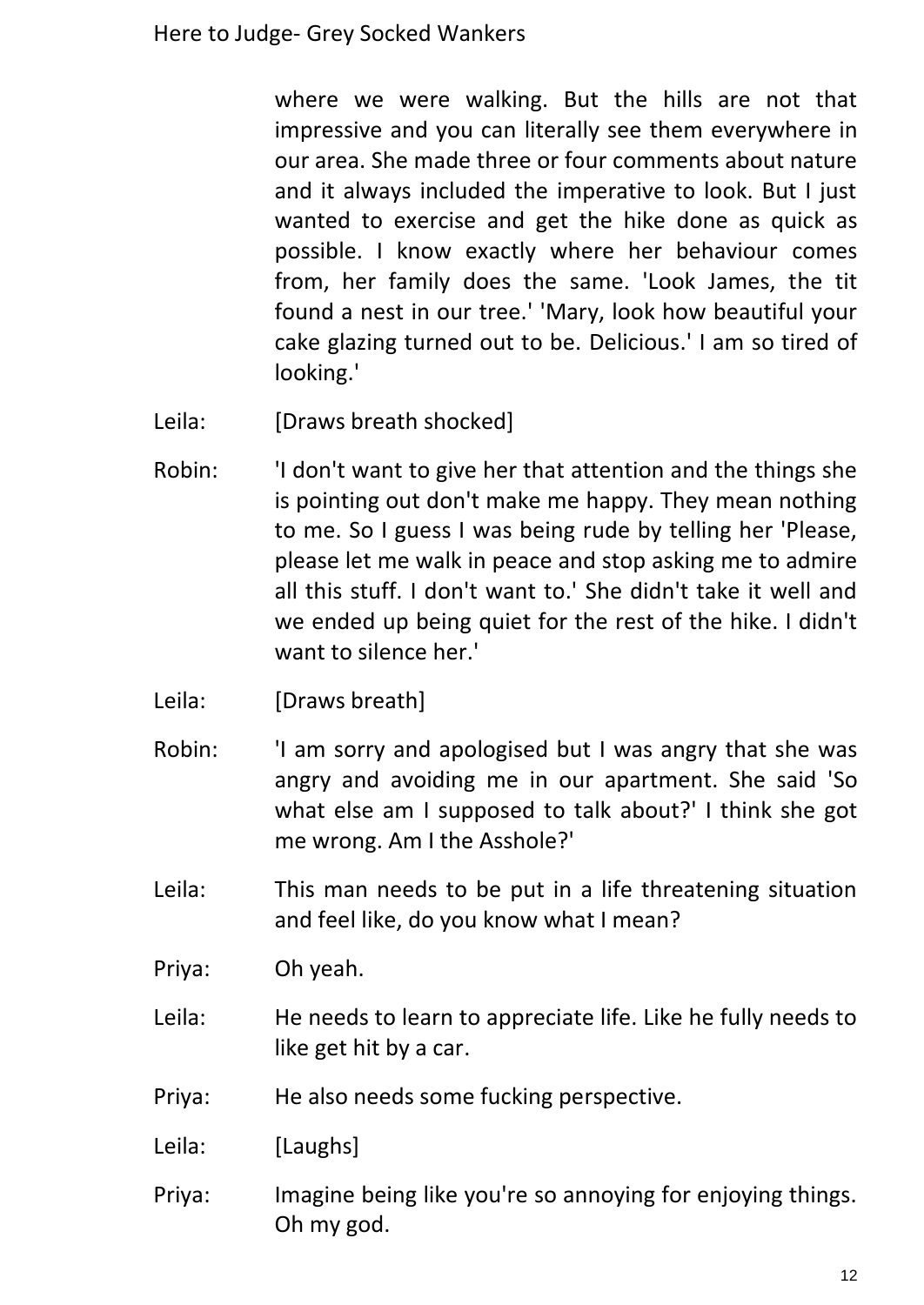Leila: My girlfriend talks to me.

Robin: Yeah.

- Priya: Also it sounds like going on a nature walk with this woman is like going on a nature walk with Iolo Williams and that's all I want in life.
- Leila: Yeah.
- Priya: Enjoy it! That sounds delightful. Three baby ducks? Yes please.
- Leila: Maybe she's just trying to make conversation with you. You have like absolutely no chat.
- Priya: Yeah.
- Leila: It sounds like he has nothing.
- Robin: Totally no chat. Like what is he defining himself by? Apart from like you know some people, it's very teenage isn't it? Just like quite nihilist and sort of nothing's impressive.
- Leila: Yeah.
- Priya: I'm too cool to enjoy things.
- Robin: Totally. No one's too cool to enjoy ducks. And I'm having to be on record with that.
- Priya: You think you're above mountains? You're not mate.
- Robin: Yeah [laughs] I think we're quite passionate about this in Wales as well though. Like what mountains don't impress you? Then get the fuck out of dodge! You know?
- Leila: Yeah.
- Priya: You're so dead inside.
- Robin: Indeed.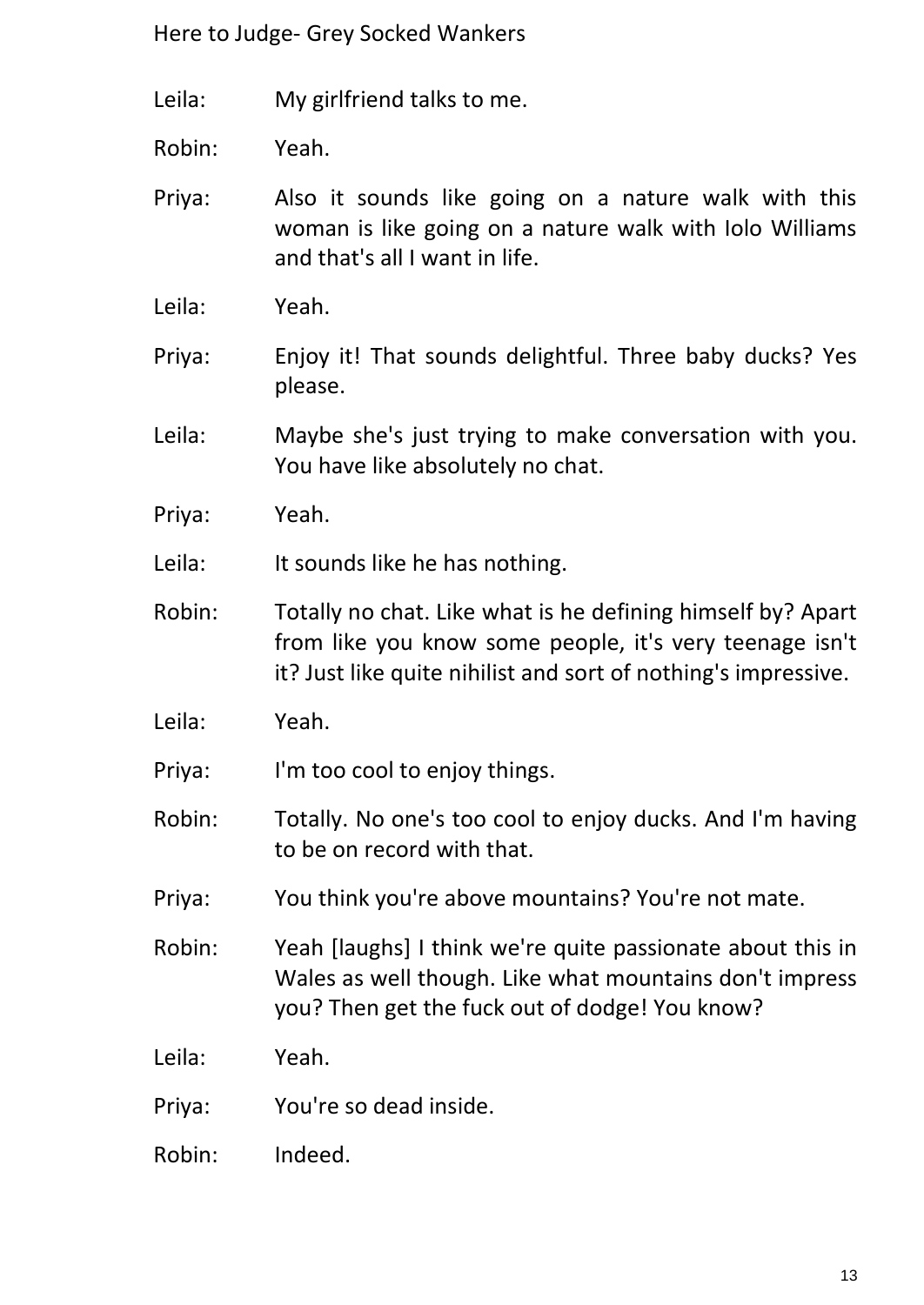- Leila: She deserves so much better. I feel really bad that he's going to like, you know those signs that say 'Don't ever let anyone dull your sparkle'?
- Priya: [Laughs]
- Leila: And I feel like I need to buy her 12 of those canvases and be like 'Get out of there'.
- Priya: I wonder how they ended up together? Because like someone who is enjoying life generally wouldn't end up with someone who is always such a stick in the mud. So I wonder if it's like, maybe they just had to spend loads of time together in the pandemic, she's trying to make the best of it and he's like, I could not hate you more.
- Robin: Maybe. Yeah totally. And I guess there's a four year age gap, they live together and he's met the family so you imagine it's like a year or two definitely in this relationship?
- Leila: A four year age gap, but the way he's like, she's got plenty of life in her yet and I'm like decrepit. It's like I think this man is also having a quarter life crisis a little bit.
- Priya: Yeah.
- Leila: Which I don't feel sorry for. I mean look, totally have whatever crises you want, feel however shit you want but like don't try and make your girlfriend be as miserable, pull everyone else down with you.
- Robin: Yeah, yeah, yeah, down to your level. Yeah for sure. Also her family sounds, delightful. They sound like the Weasleys and I really enjoy them. 'Look James the tit found a nest in our tree'. I would love that, I would be like 'That's really funny Mary. That's really funny'.
- Priya: Also cake glazing, that suggests that this person got a cake out of them and now he's criticising them. Get a grip.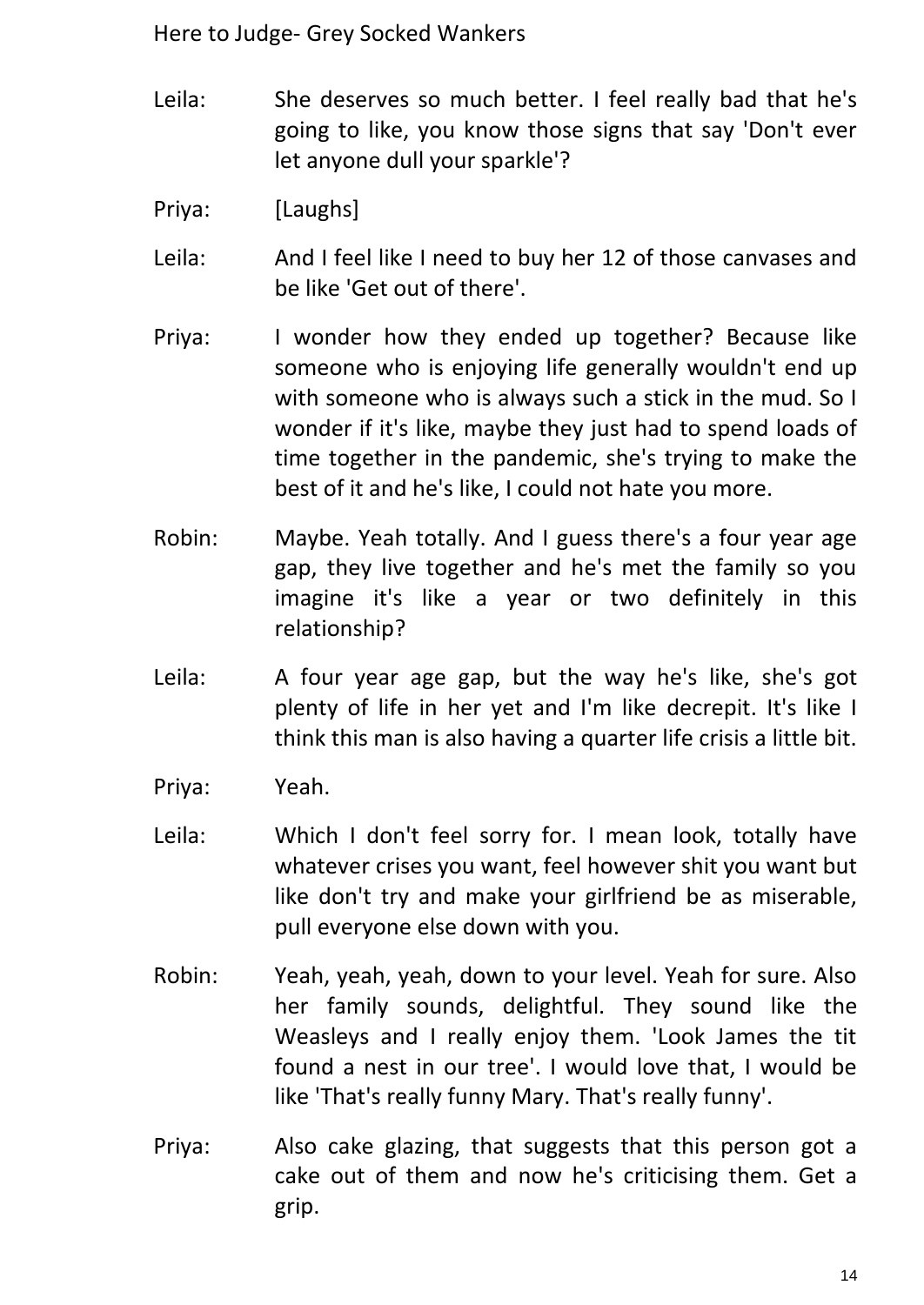- Leila: Yeah that's absolutely disgraceful.
- Robin: Yeah totally, how dare you disrespect Mary like that?
- Leila: I just wanted to exercise and get the hike done as quick as possible. What? What have you got at home? Do you know what I mean? What are you dying to get back to?
- Robin: Yeah.
- Leila: Because it doesn't sound like your life has any meaning.
- Robin: Your shit life.
- Leila: Yeah.
- Priya: And being like 'Will you shut up?' And then being like 'I didn't mean to silence her'. That's literally, that's literally what you asked for was silence.
- Robin: Oh yeah he totally went into victim in the last paragraph as well.
- Priya: Yeah.
- Robin: 'I apologised and I am sorry, I think she got me wrong'. Oh no, she read the situation quite well.
- Leila: Absolute manipulator.
- Robin: Yeah totally and you have summed up how awful you are in the four paragraphs before that where you bitch about her and her family. Even a phrase like 'Am I being annoyed for her zest for life?' Yes, that's not something you can be annoyed about.
- Priya: He wants to suck the life out of her.
- Robin: Totally like you know there was a trend in sort of late naughties films about the manic pixie dream girl?
- Leila: Yeah.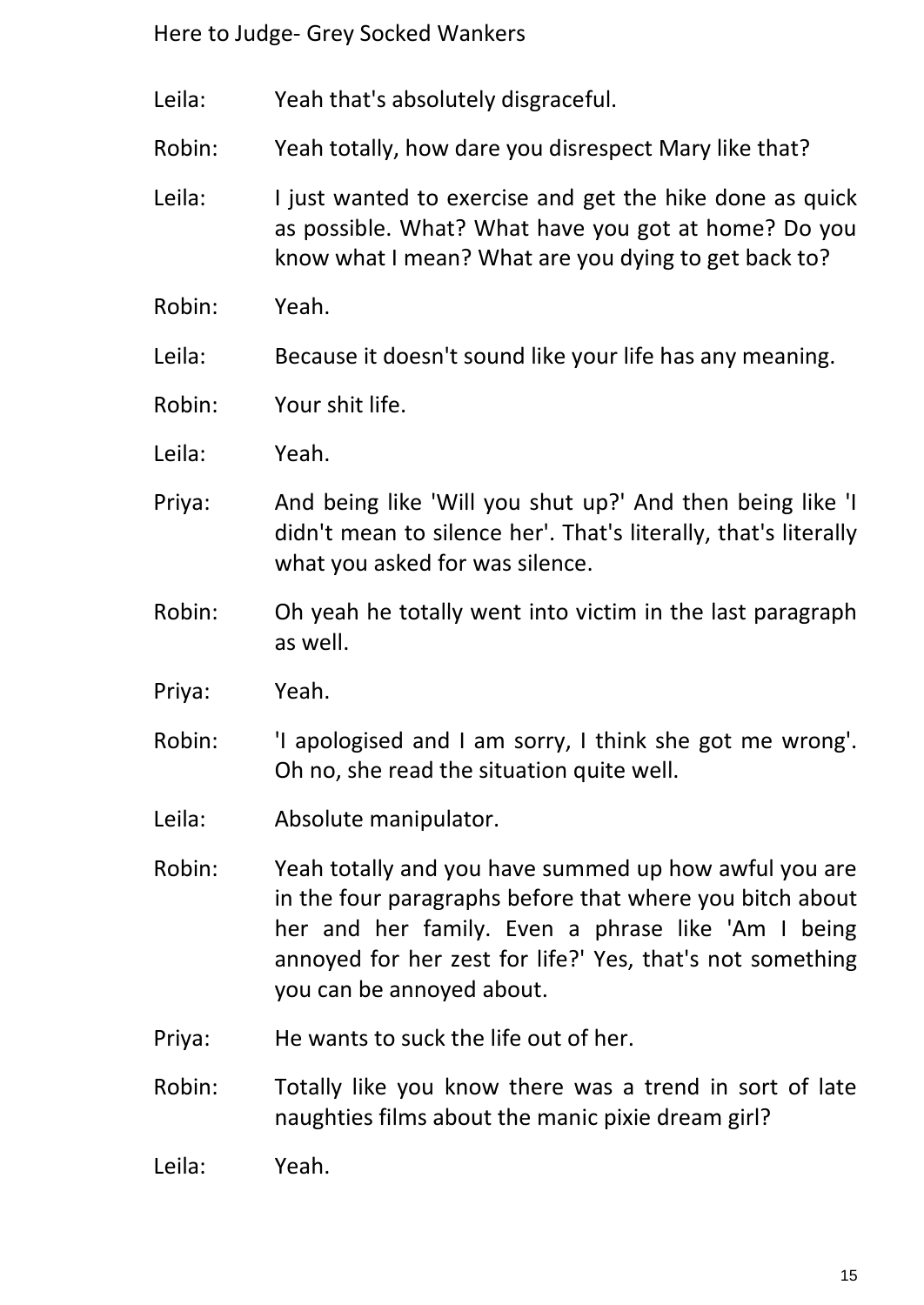- Robin: Of like kooky female characters written by blokes. And I thought it might be that kind of zest for life where it's like 'Oh my goodness (unclear 17:03) everywhere!'
- Leila: Yeah.
- Robin: I thought it was going to be that but it just sounds like she's enjoying nature.
- Leila: Yeah.

Robin: It's quite nice.

- Leila: She's just trying to make conversation with you. Maybe he's like I want her to be quiet. I bet that's bollocks, I bet the whole way through he was going, 'So in the first act of Lolita and the thing'.
- Robin: [Laughs]

Leila: Or just trying to mansplain everything.

- Robin: Yeah.
- Priya: It's actually not as problematic as it seems ugh.
- Leila: Yeah, yeah, yeah.
- Robin: I'm just playing devil's advocate right but.
- Leila: Louis C.K. you know he's just funny and we just have to respect that.
- Robin: Yeah, yeah. If it's funny it's funny. If it's funny it's funny, you know?
- Leila: Yeah.
- Robin: So I mean I feel like this is going to be a whitewash.

Leila: Yeah absolute massive asshole.

Priya: Mm-hmm. Yeah.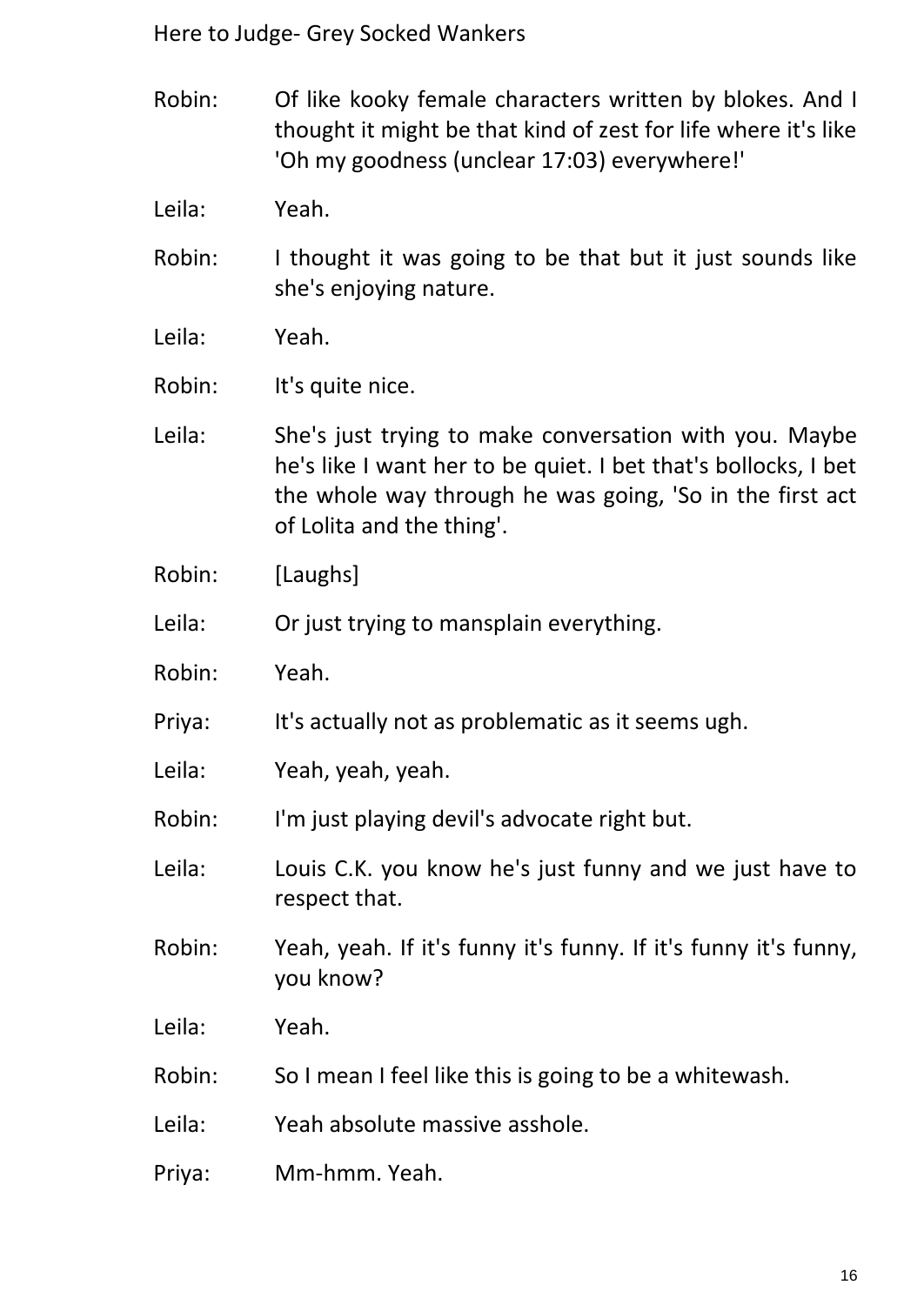- Robin: But do we think that the controlling man who hates zest for life is an asshole? [laughs]
- Leila: Yes I think he is.
- Priya: Sure I think he might be.
- Robin: Yes.
- Priya: I think she should go and live in the woods which is clearly what she wants to do.
- Robin: Kill him and bury him in the woods.

Priya: And he should go jump off a cliff.

- Leila: Totally.
- Robin: [Laughs]
- Leila: Totally, totally.

[Here to Judge- Interim Music]

[Promotion for Welcome To Spooktown- New Episodes Every Monday!]

[Here to Judge- Interim Music]

Robin: 'Am I the asshole for getting mad at my girlfriend for wearing mismatched socks? I've been dating (G) for five years and was considering proposal until this.' Wow! 'G has always wore mismatched socks. Not just two different colours, but patterned ones too. When we were younger I thought it was adorable. As we're getting older and furthering our careers, I find it unprofessional and immature. And it's a little mood killing because it's not very sexy when that time comes.' Whereas two plain black socks, yes please!

Priya: [Laughs]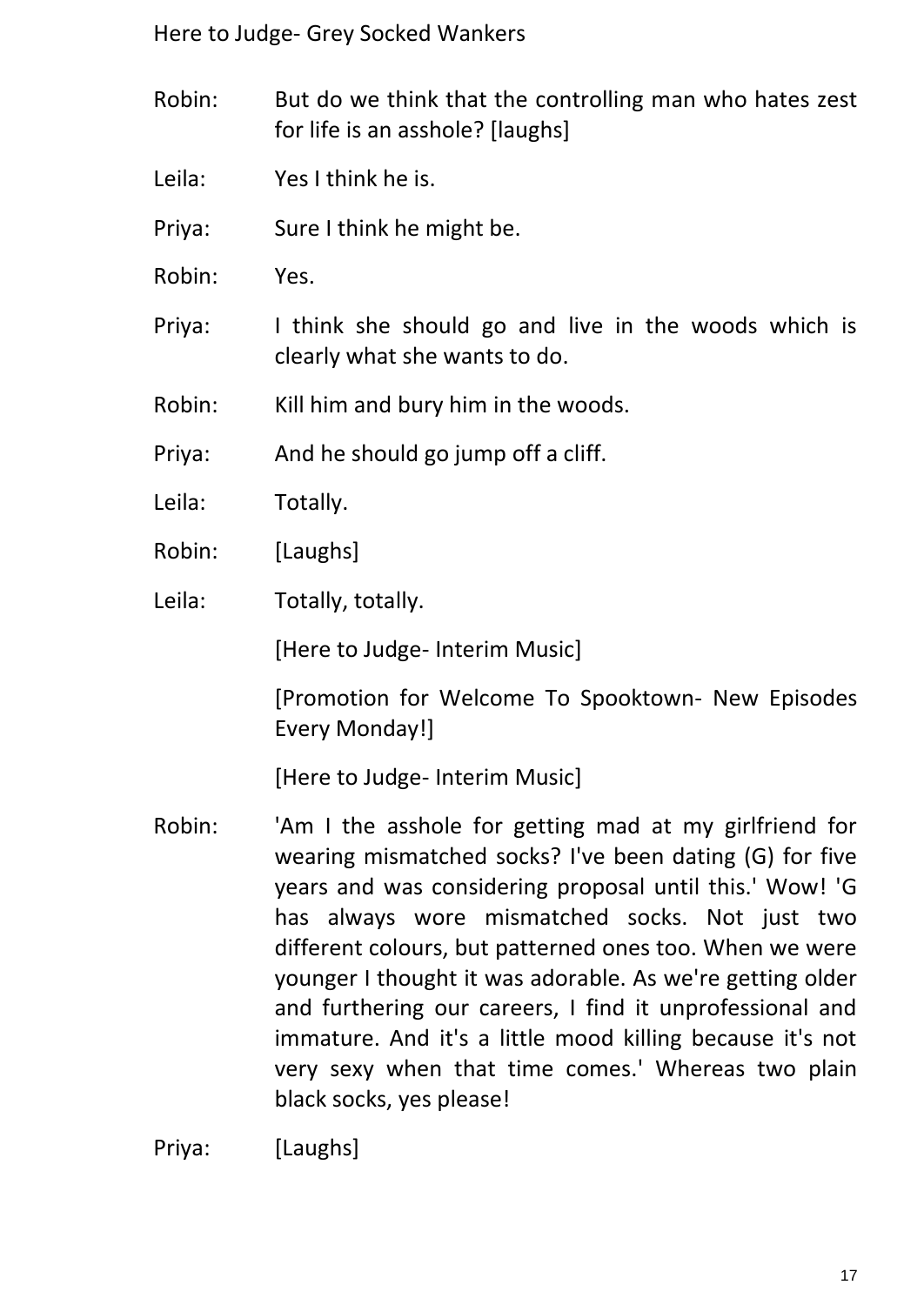- Robin: 'I've had multiple discussions with her about it up until now, and she's always brushed it off. She doesn't think it's a big deal. I'm a little less bothered with this at home except for when we're getting down. But the last straw was when we went to visit my parents when stay at home was lifted in our state. My brother and his wife were there with their young daughter. She had mismatched socks on too and I pointed it out to G. G said she didn't mind matching with my niece and that it didn't mean anything about maturity because, they're just socks. To me, it proves she's acting like a literal child. I just don't understand what the problem would be with wearing normal plain matching socks. When she was at work I got rid of all of the patterned and coloured socks and replaced them with all black socks. I thought she would be excited to get new socks'.
- Leila: [Draws breath shocked]
- Robin: 'She blew up at me, accused me of being the immature one, accused me of needing to feel in control, etcetera. I just wanted her to dress like an adult and told her I don't want to marry an overgrown child.'
- Leila: Oh no.
- Robin: 'She's been staying with her sister since and won't speak to me until 'I understand'. Am I the asshole for replacing her socks? They're just socks.'
- Leila: Absolute yes, big yes. Yes, yes, yes.
- Robin: Wow.
- Priya: What is wrong with men on Reddit?
- Leila: [Laughs]
- Robin: Not all men on Reddit! Not all men.
- Leila: Not all men on Reddit, own it.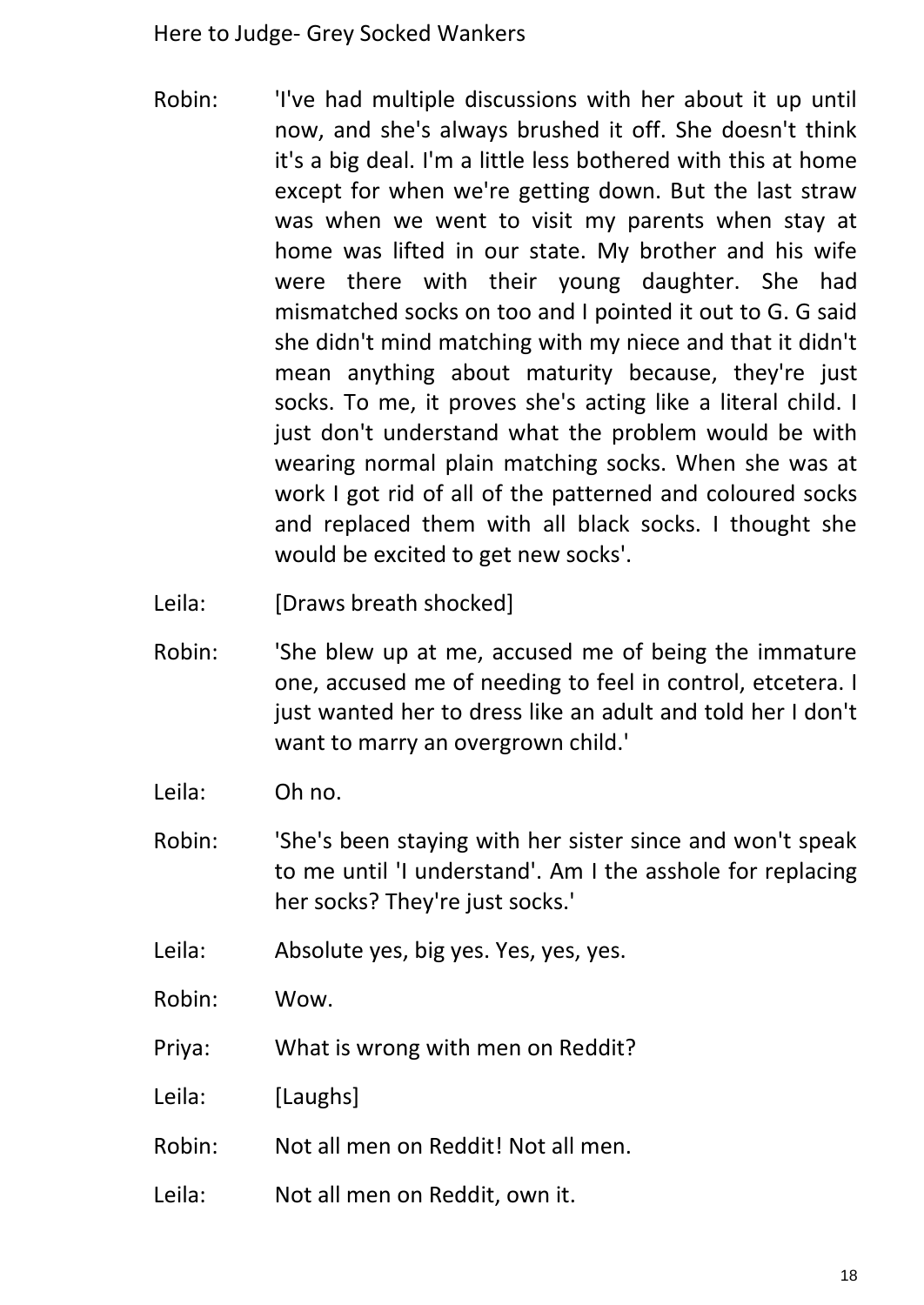- Priya: I mean I feel confident saying all men on Reddit.
- Robin: [Laughs] Yeah I mean that's fine.
- Leila: I think there are so few joys in life these days with Covid-19 and if you get a bit of happiness at wearing odd socks then so be it. I like wearing odd socks.
- Priya: Yeah.
- Leila: There was a time that I used to do this as part of my personality I feel. Which maybe I feel like I can relate to this woman because.
- Robin: Would you purposefully choose like, this sock is going to be this colour? Like would you match mismatched socks if you know what I mean?
- Leila: No, I just didn't pair my socks. So I had like a box of socks and they were all odd. They were all cool. I mean I like having nice socks that were patterns and colours and whatever. But I'd just like take two on and put them on and not care too much.
- Priya: The notion that it's unprofessional to have odd socks.
- Robin: What is her job?
- Priya: What is she doing? Yeah.
- Leila: Professionalism is such a weird concept to me [laughs] and that sounds awful. But also like...
- Robin: To bring home as well, just like 'You're not very professional'.
- Leila: Yeah.
- Robin: You know what I mean, literally what job would you need?
- Leila: Yeah what job is like?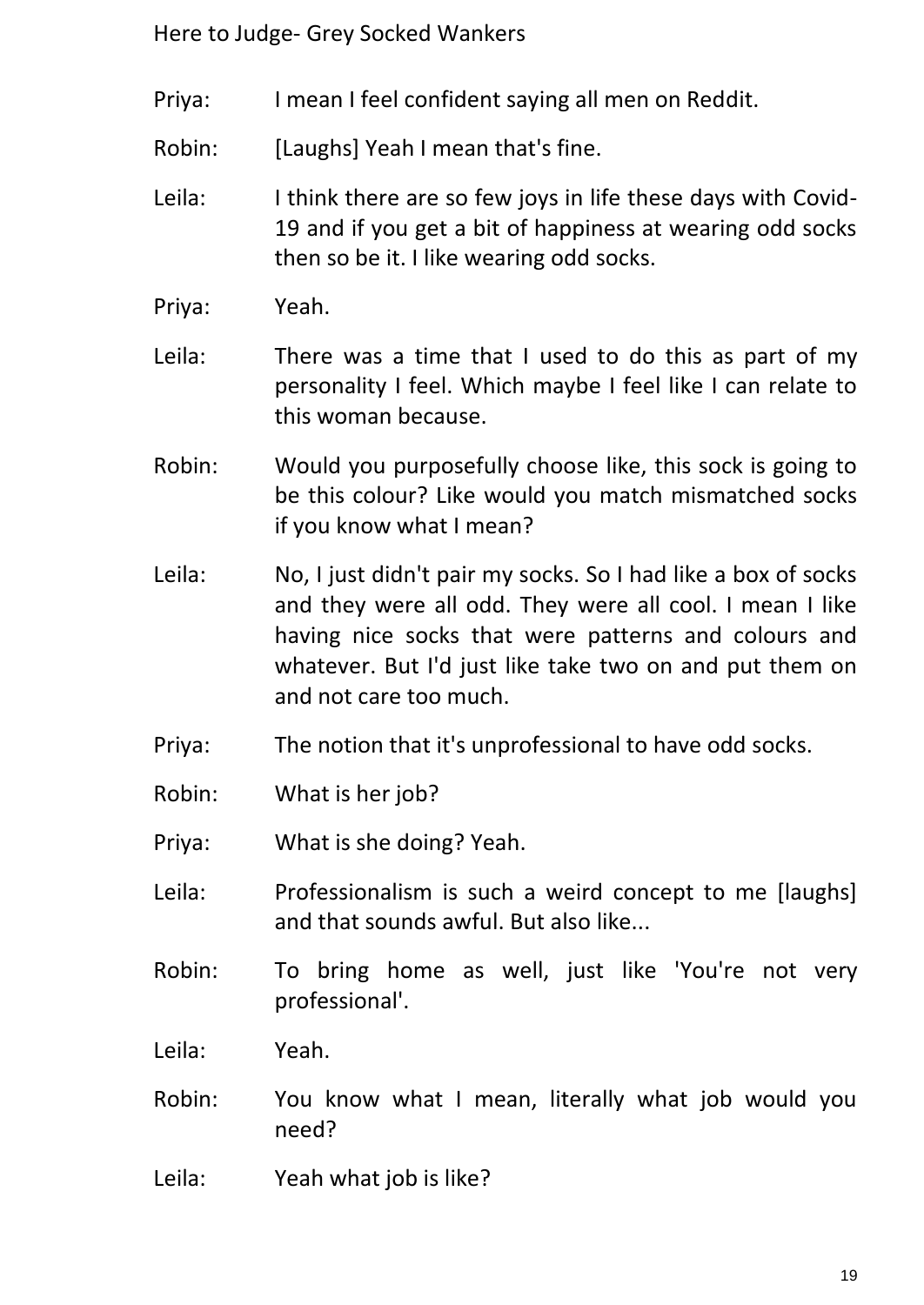- Robin: Like if your doctor, if you're about to be operated on and you saw your surgeon had one yellow and one orange sock, you're like 'Actually I'd rather'.
- Priya: Get me out of here!
- Robin: I'm going to risk it. I'm going to risk the disease I have.
- Priya: My Tadcu wore odd socks to his wedding.
- Robin: That's nice.
- Leila: I love that. That is so cool.
- Priya: It's something that my nan raises like to this day.
- Robin: Was she very anti it?
- Priya: Yeah well they knelt down because they're Catholic or my nan is Catholic, they knelt down in the church and she saw them and at the time was like 'You son of a bitch!'.
- Leila: Really?
- Robin: Sure.
- Priya: She was against it.
- Leila: I like it. I think do you know what, especially in corporate worlds, I assuming this woman is like a corporate professional because of what this guy is saying.
- Priya: Yeah.
- Leila: You have so little like control over your whole personality is wiped from you. And if you can hide some cool socks underneath your cloths, please like just have a bit of that. You know when I worked in an office there was this guy in particular I used to see, you know and go and make your tea and whatever, and I was making a tea and he'd always come at the same time and whatever and we had good chat. But I liked him because I saw under his little suit he had some odd, they were always funky socks and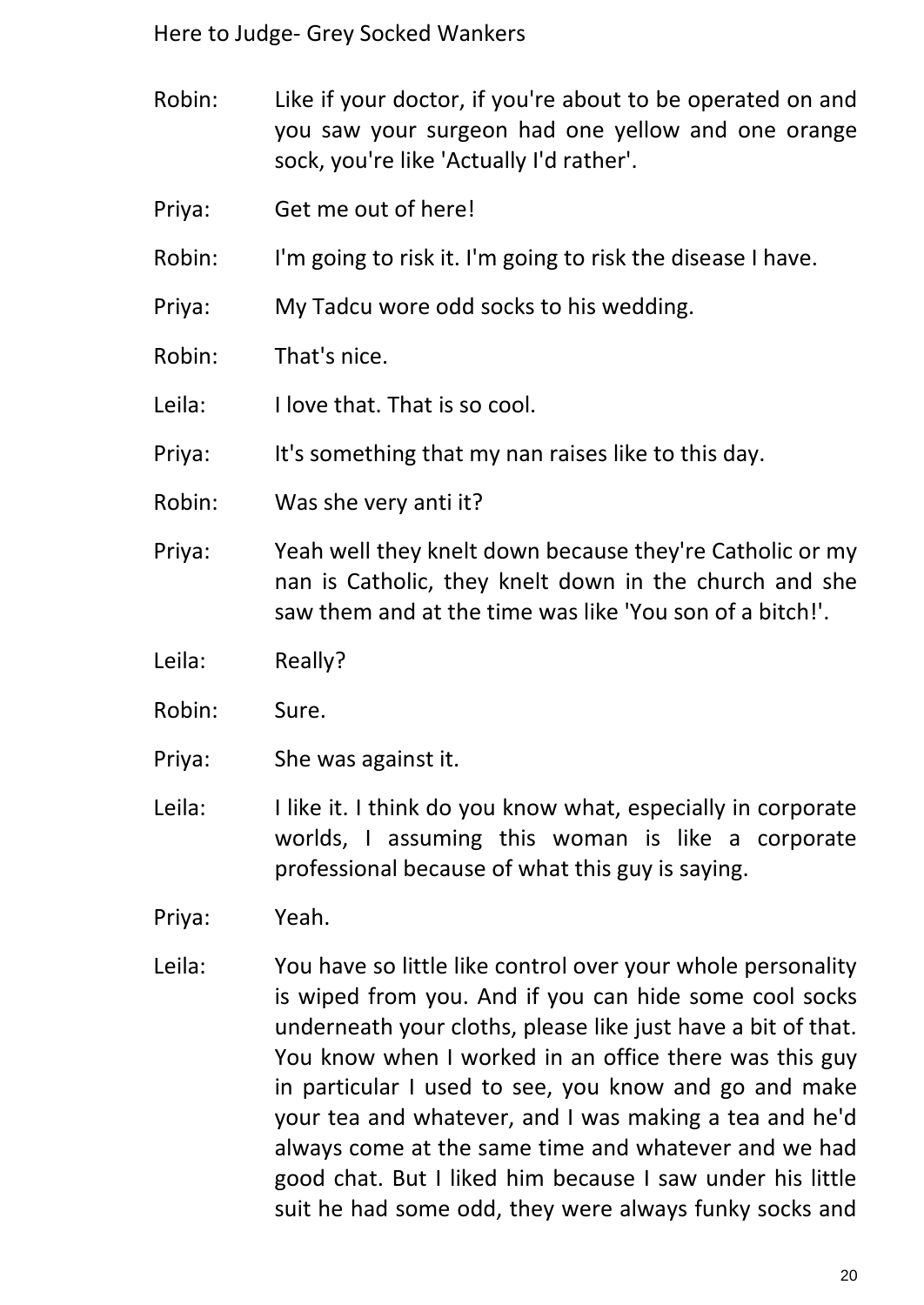you always think aww, you are a person and not just a corporate shell.

- Robin: Yeah. And that's a way of being able to show personality isn't it? It's just that little crack of personality.
- Leila: It's so sad.
- Robin: Hey I'm not boring. I'm not like those other grey sock wankers.
- Leila: Yeah.
- Priya: I met my partner when we both worked in an office. And on the first day they were showing us around and they were like 'The dress code is smart casual. One thing we do say is we have dress down Fridays, we do say that you have to wear clothes and not pyjamas and also we do ask that you keep your shoes on all of the time'. And I remember being like that's weird that they've specified that, I don't know what kind of vibe I'm putting off. And it turns out that that dress code was put in place because my partner used to come in, in pyjamas and would take his shoes and socks off all of the time in the office [laughs].
- Robin: [Laughs]
- Leila: I love that.
- Priya: Disgusting.
- Leila: No I think there's a big problem with the phrase smart casual.
- Priya: Yeah. Too much scope.
- Leila: It's like being, my hair is blonde-brown [laughs] It's like those are two separate things and putting a hyphen in between them there isn't like you know?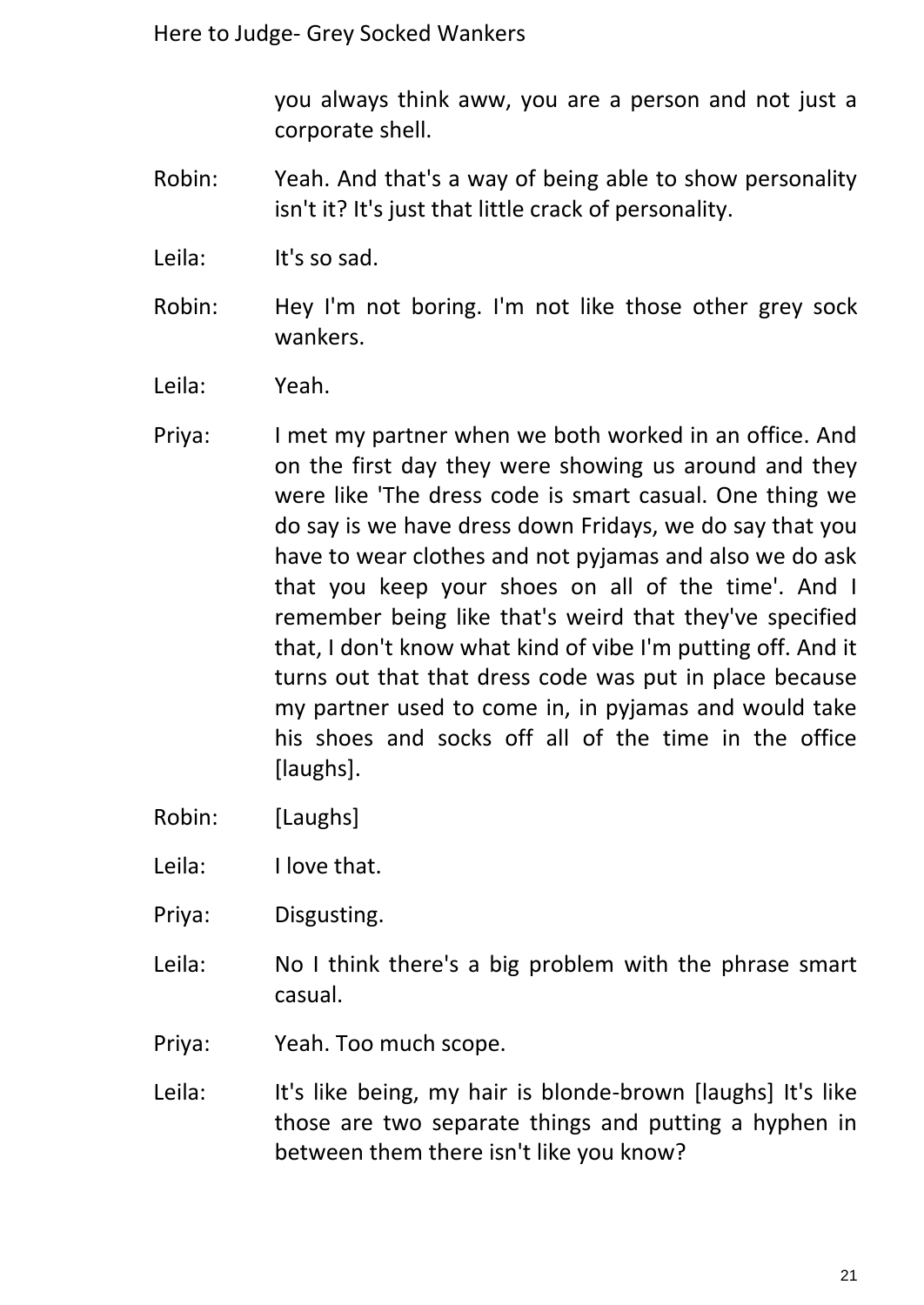- Robin: And especially now there's sort of like joggers that are made to look like smart trousers but they're elasticated.
- Leila: Yeah brilliant.
- Robin: I like that.
- Leila: I'll tell you what, this pandemic has done real good for comfy work wear.
- Robin: Lounge wear, yeah.
- Priya: Yeah.
- Robin: Formal lounge wear.
- Priya: Living the dream.
- Robin: What to we feel about zany ties?
- Priya: Fully onboard.
- Robin: Are you?
- Priya: Yeah.
- Leila: I am until it's like a flag.
- Priya: [Laughs]
- Robin: [Laughs]
- Priya: OK, what kind of flag?
- Leila: I'm speaking specifically about, again, another man I used to work with who used to wear a tie that had the British flag all over it.
- Priya: Oh yeah.
- Leila: Like loads of like.
- Priya: OK.
- Robin: Yeah.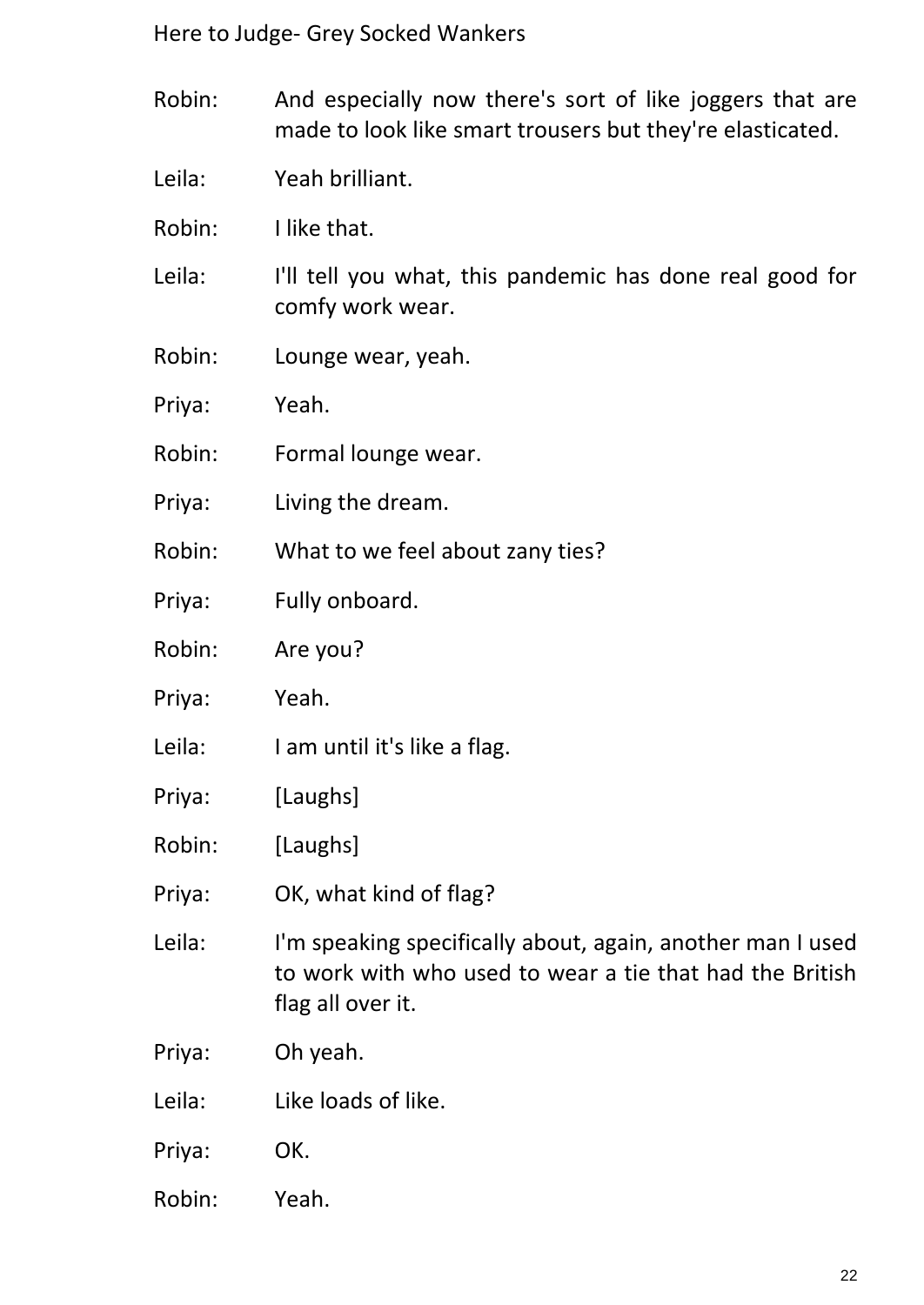- Leila: And for me that was just like a bit.
- Robin: Sort of street party vibes.
- Leila: I feel like are you racist or just like a bit...
- Priya: I mean yes if you own that tie I feel like you have to be.
- Leila: Yeah probably. Yeah I don't know.
- Priya: My letting agent likes zany ties. Every time I've seen him he's been in a weird tie. He once wore a tie with lots of, like a car that a kid had drawn, like a kid's drawing of a car but just over it repeatedly.
- Leila: Aww.
- Priya: And then looked me straight in the eye and went 'I don't like cars'. And I was like whoa!
- Leila: No I think it's OK. Again it's one of those jobs where you have to dress quite smart don't you?
- Priya: Yeah.
- Leila: For whatever reason. I don't know. Maybe I just feel a bit jealous that I feel like if I wore a tie and the place would all be weird about that. I actually wouldn't wear one anyway because I always feel like I'm at school if I were to wear a tie.
- Priya: Would you wear it like Avril Lavigne? With like a vest top and a tie.
- Leila: Yeah, yeah. That looked quite cool like that yeah.
- Priya: It's a great look, you should bring that back.
- Robin: Oh yeah that was a great moment for feminism there. Really, really strong.
- Leila: We had clip-on ties in school.
- Robin: Did you?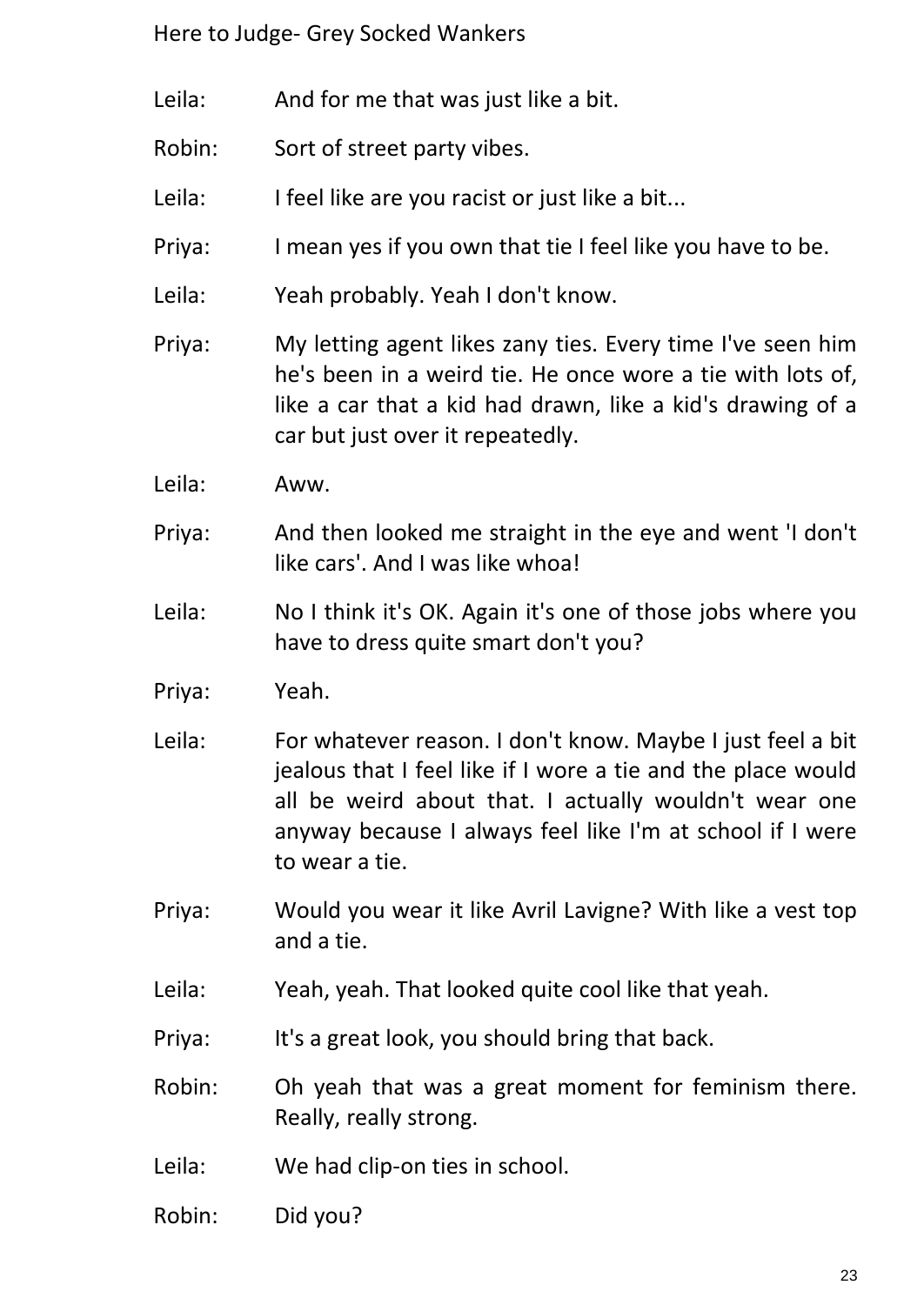Leila: Yeah because otherwise everyone would do that.

Priya: Really?

Leila: Yeah. Do you think you need to break-in socks a little bit, the same way break-in shoes? Because I do.

Robin: No. I love fresh socks.

Priya: No new socks are the best.

Leila: No, no, no.

Robin: If I wasn't worried about finances or the environment I would throw socks away after I'd used them once.

- Leila: [Laughs] Disposable.
- Priya: Sure.

Robin: Mm disposable socks.

- Leila: No I like a sock, I don't want one that's too old and like rubbing away. I like a sock that's been worn maybe like four times and been through a few wash cycles. A bit denser. And they shrink a little bit in the wash and I've got really small feet. I think that's my problem I think because I'm a size 3, ladies size shoes. The best socks that fit me are little boys socks.
- Priya: [Laughs]
- Leila: So if I buy socks I tend to go to the little boy's section.
- Robin: Well little boys have very cool funky socks.
- Leila: Yeah.
- Robin: You know like dinosaurs and everything.
- Priya: And robots.
- Leila: Tractors.
- Robin: Yeah, yeah, yeah.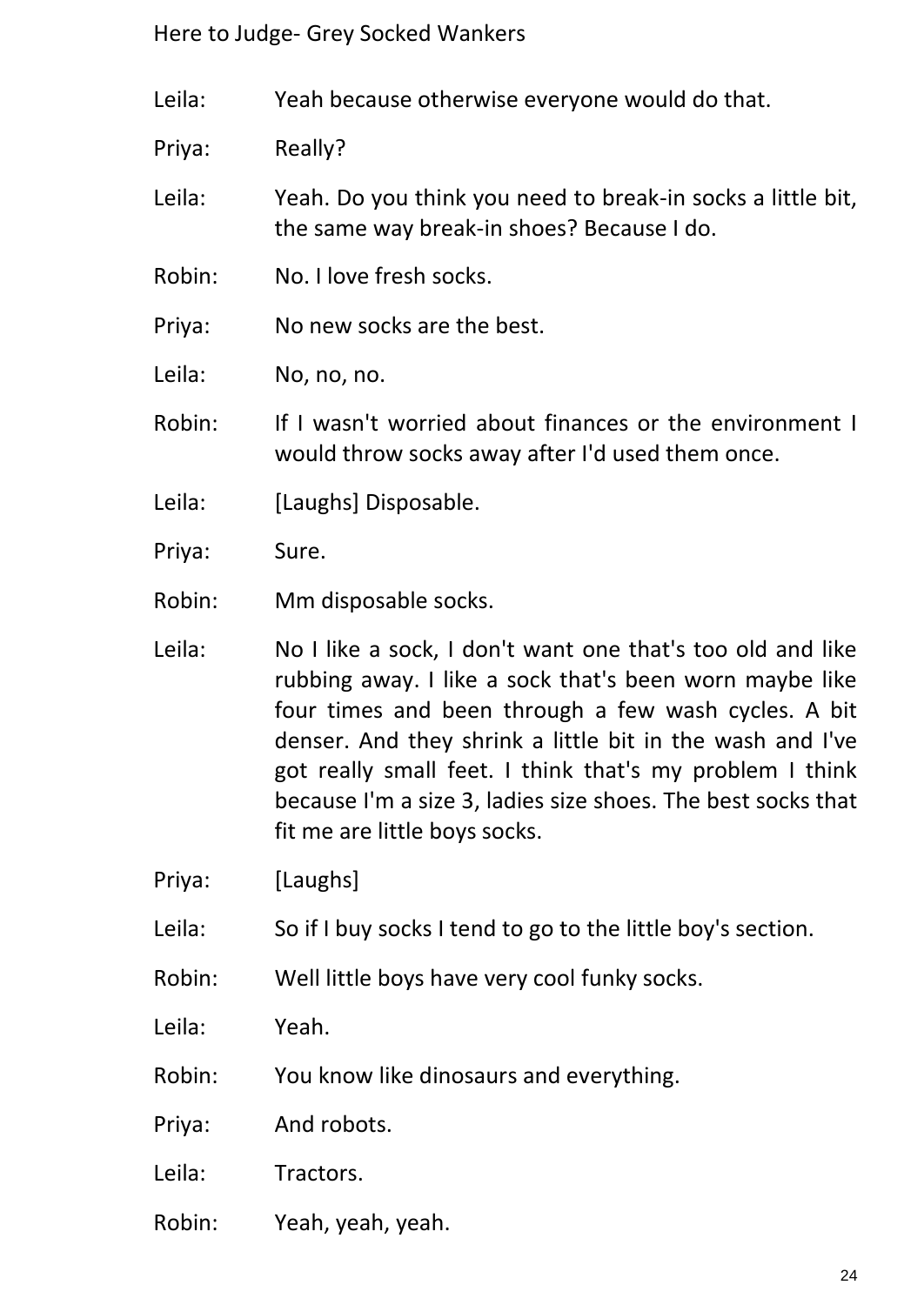- Leila: Yeah I've had it all. What do we think?
- Priya: Oh this guy's an asshole.
- Robin: Yeah I think he's piece of shit.
- Priya: She should leave him.
- Leila: Yeah I agree.
- Robin: And then on her wedding day to the person who will propose she should wear, like odd socks should be the theme and everybody. You know like all those classic wedding photos where everybody is wearing the same things. All the bridesmaids and the grooms people are wearing different socks. That's the theme. I should be a wedding planner but out of spite. A spiteful wedding planner.
- Leila: You really should, yeah.
- Priya: [Laughs] You would break up so many couples.
- Robin: I'd love it.
- Priya: Because so frequently you settle on 'These people should break up'.
- Robin: They should, they should break up.
- Leila: Yeah I feel like we all are like that a little bit.
- Priya: Yeah, I mean everyone on Reddit should break up so.
- Leila: Yeah. If you're writing about your relationship on Reddit, it's time. If I ever feel a desire to want to air my laundry on Reddit then I know it will be time.
- Robin: Well you could pretend that you have and we could read one out and it's really just one you've written in.
- Priya: Yeah.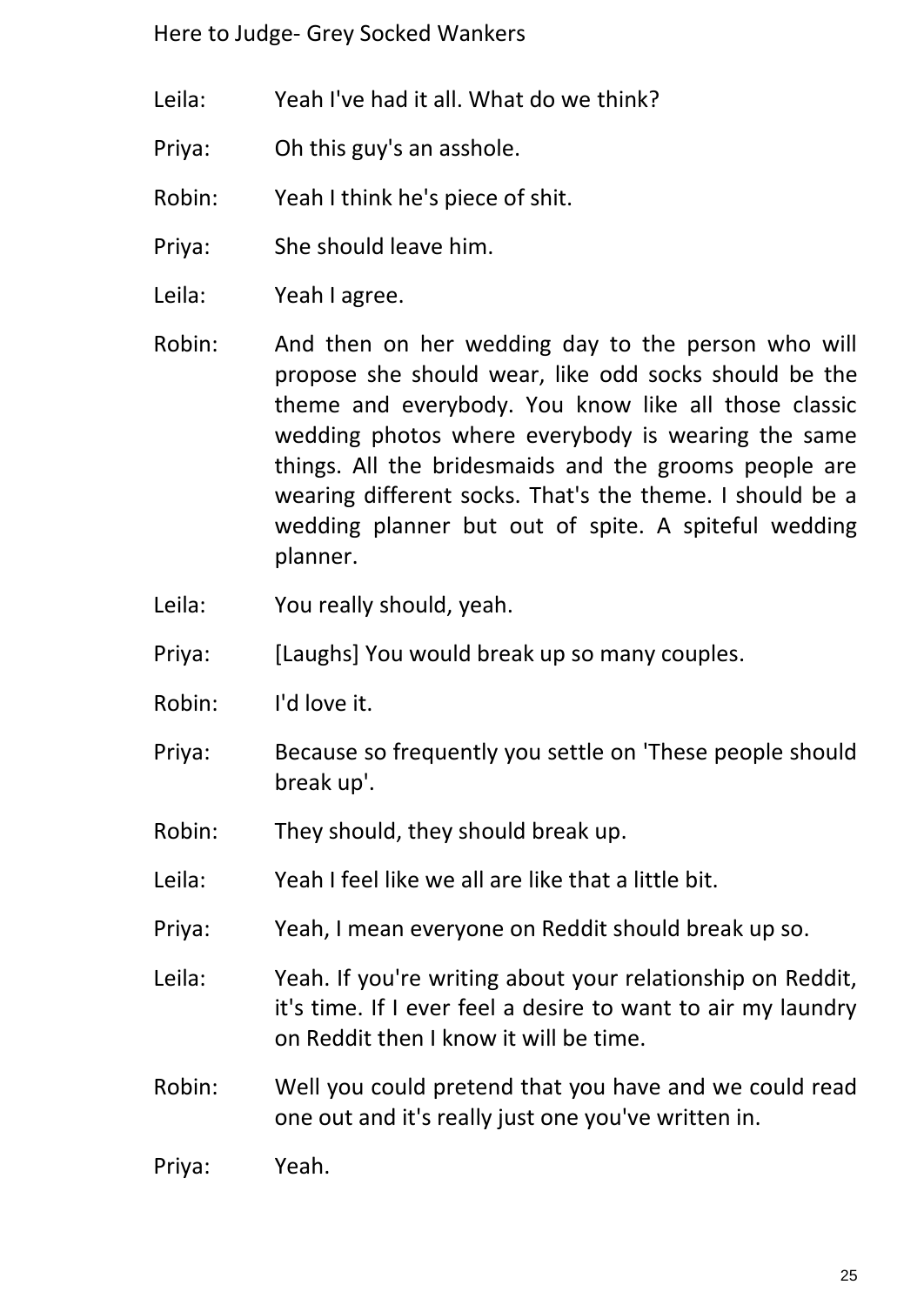- Robin: And said 'play along'. Well no I don't think she is the asshole I think she's actually like really lovely.
- Leila: I think she's lush, yeah, yeah.
- Robin: And really cool.
- Priya: She's actually typing it out in the chat. Yeah just here, oh there's an edit.
- Leila: [Laughs] Here's an edit, sorry she didn't mean this.
- Robin: Yeah, yeah, yeah. What would you do if we started reading it and it really felt like it was one of our partners? 'My partner every week records this podcast and it is driving me mad'.
- Leila: Yeah I mean, and she tries to open the door and having to back out.
- Priya: Every week she tells me I'm not allowed to use any of the hot taps in our house because it makes the boiler turn on.
- Robin: [Laughs] And don't use the internet because it ruins the call.
- Priya: [Laughs]
- Leila: [Laughs]

[Here to Judge Theme Song]

- Melanie: This has been a Little Wander production. Music from Rhodri Viney. Local artwork from Sam Roberts. Voice from Melanie Walters. With special thanks to Beth Forrest, Steve Pickup, Sam Roberts, Henry Widdicombe, and Jo Williams. Other podcasts from Little Wander include: I Wish I Was An Only Child, and Welcome to Spooktown. Subscribe now on iTunes, Spotify or wherever you get your podcasts.
- Leila: I love these Rainbow Belts.